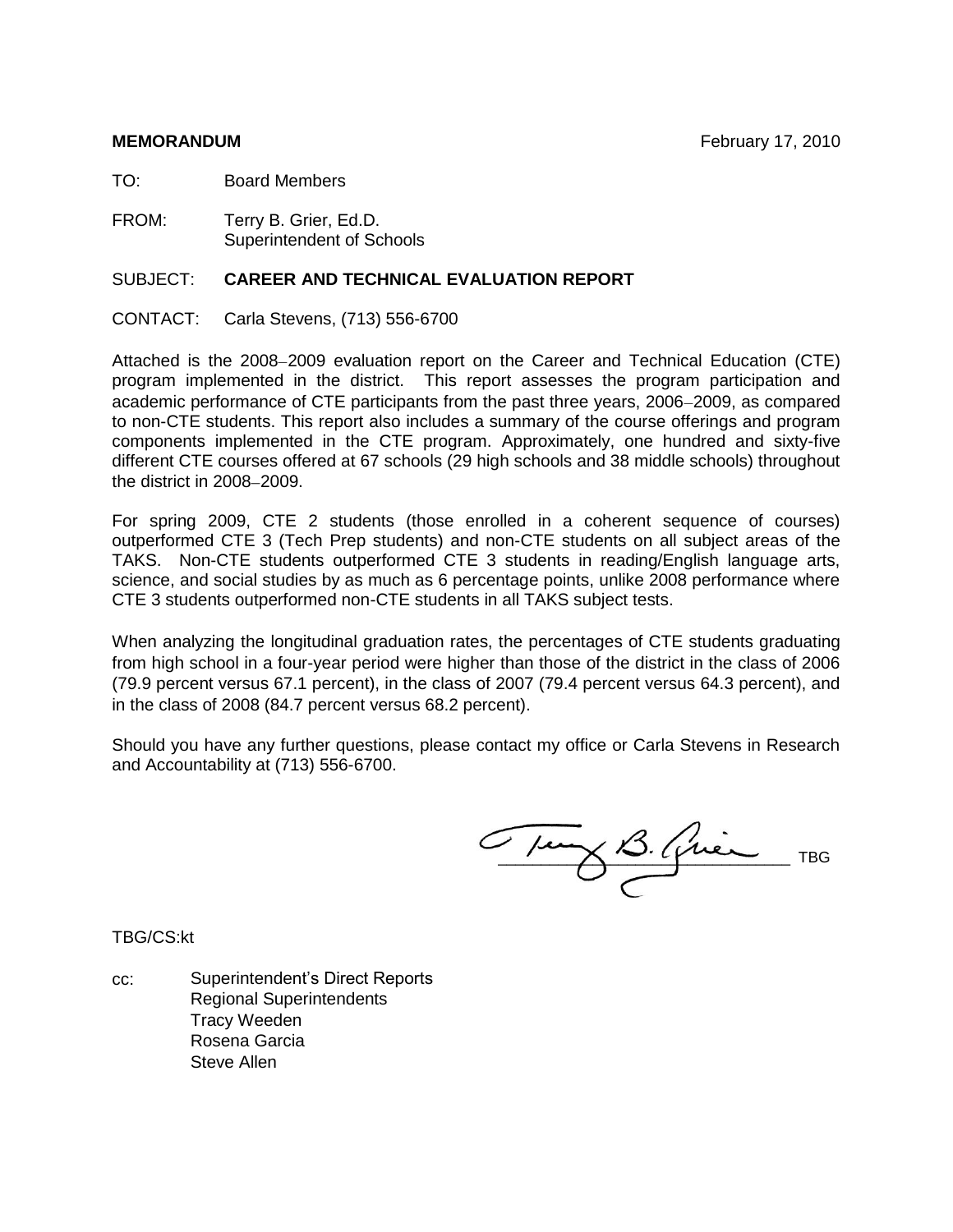

# Career and Technical Education 2008−2009

**Department of Research and Accountability Houston Independent School District**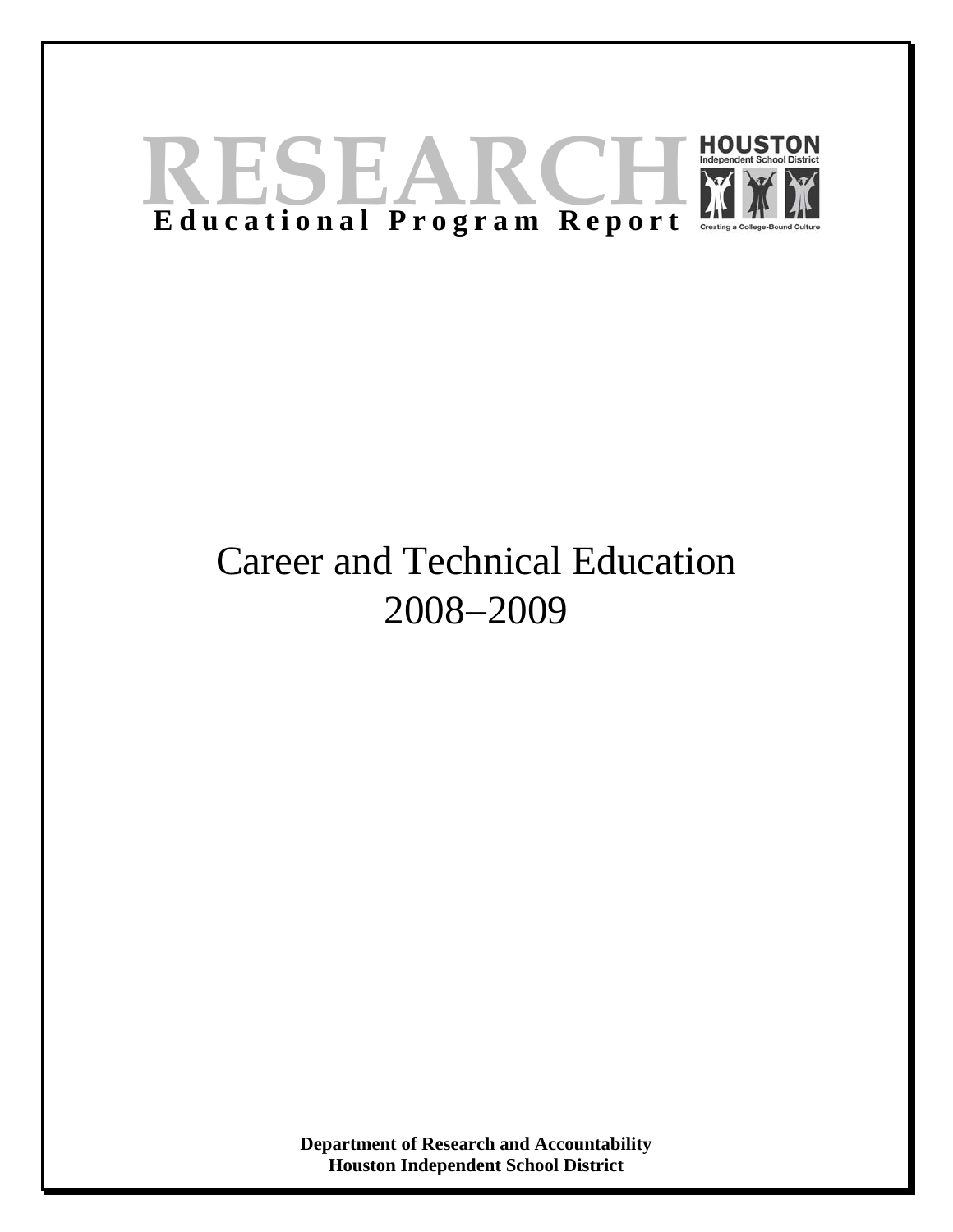

# **2010 Board of Education**

**Greg Meyers**  PRESIDENT

 **Paula M. Harris**  FIRST VICE PRESIDENT

 **Diana Dávila**  SECOND VICE PRESIDENT

 **Carol Mims Galloway SECRETARY** 

 **Anna Eastman**  ASSISTANT SECRETARY

**Michael L. Lunceford Lawrence Marshall Harvin C. Moore Manuel Rodríguez Jr.** 

 **Terry B. Grier, Ed.D.**  SUPERINTENDENT OF SCHOOLS

 **Carla Stevens**  ASSISTANT SUPERINTENDENT DEPARTMENT OF RESEARCH AND ACCOUNTABILITY

 **Kathy Terry, Ph.D.**  RESEARCH SPECIALIST

 **Vera Lewis Dora Tamez Kathryn Thibodeaux Naim Ullah**  APPLICATION SPECIALISTS

 **Venita Holmes, Dr.P.H.**  RESEARCH MANAGER

#### **Houston Independent School District**

Hattie Mae White Educational Support Center 4400 West 18th Street Houston, Texas 77092-8501

Website: www.houstonisd.org

It is the policy of the Houston Independent School District not to discriminate on the basis of age, color, handicap or disability, ancestry, naitonal origin, marital status, race, religion, sex, veteran status, or political affiliation in its educational or employment programs and activities.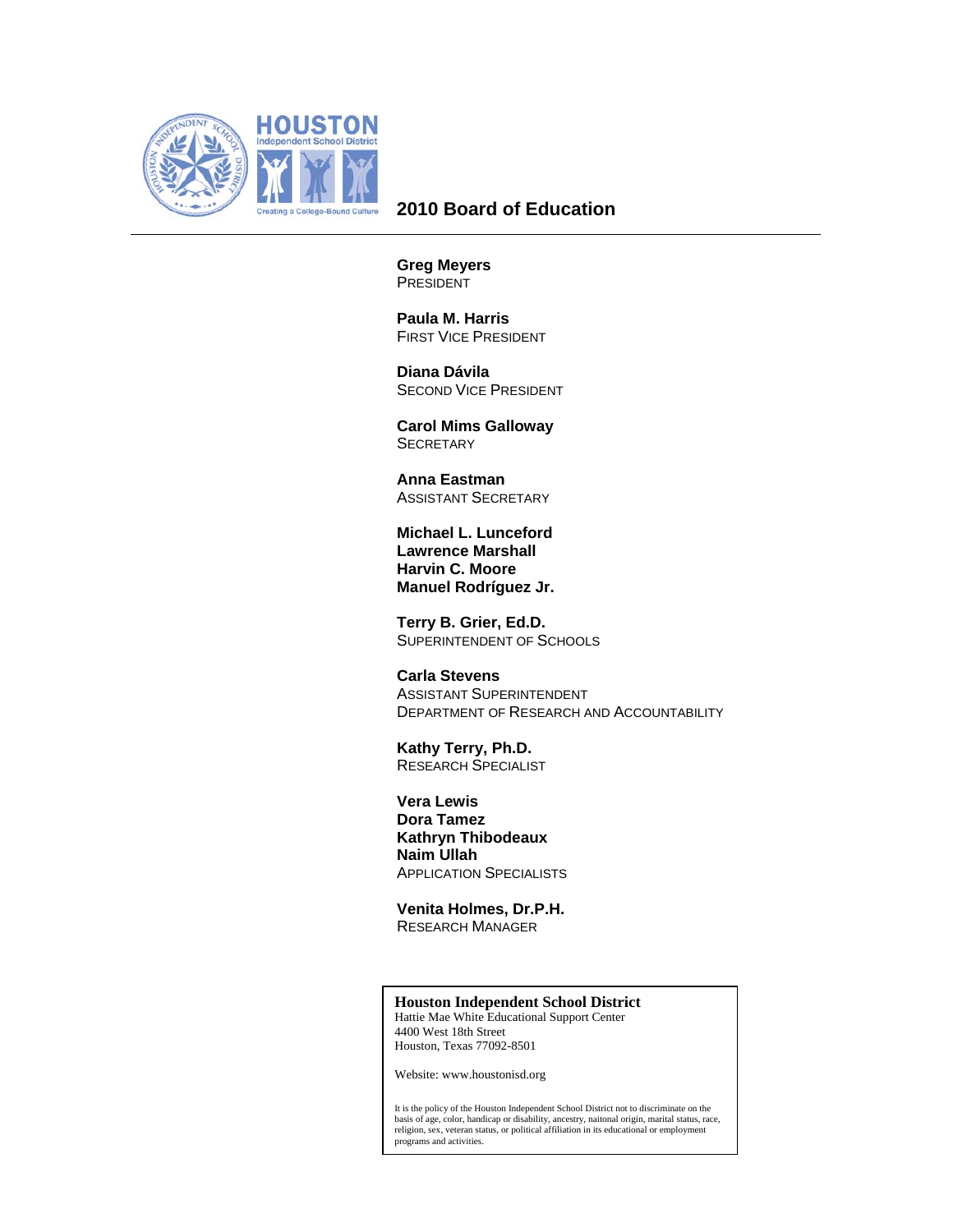# **EXECUTIVE SUMMARY**

# **CAREER AND TECHNICAL EDUCATION 2008– 2009**

#### **Program Description**

The Career and Technical Education program (CTE) in the Houston Independent School District (HISD) has a mission to equip students with the marketable academic and technical skills needed to compete in the global workforce and/or to continue their education at the post-secondary level after graduation. Consequently, the goals of the CTE program are: (1) to provide students with relevant and up-to-date instruction within their career pathway (s) of interest, (2) to offer an advanced curriculum that can lead to industry certifications, (3) to expose students to out-of-classroom and real-world work experiences, and (4) to implement professional development that focuses on best practices in career and technical education. By enrolling in CTE courses and participating in CTE program components, students are empowered to strengthen the economic and social foundation of the local community and beyond.

The CTE department collaborates with principals, instructional leaders, and industry professionals to design, implement, and assess core and career program offerings. To ensure continuous student achievement, basic and advanced academics as well as technical skills are integrated into the curriculum to enhance the attainment of competent proficiencies and standards. The CTE program in HISD offers a variety of career education courses that prepare students for entry into institutions of higher learning or the workforce. These courses are taught by certified, CTE instructors.

Sixth-grade through twelfth-grade students can enroll in elective courses that match their career interests. Students who select CTE courses as general electives are coded as CTE 1 participants. High school students can develop a career concentration and take multiple CTE courses that correspond with their interests. The development of a career pathway concentration that is planned from a strong coherent sequence of courses allows students the opportunity to identify career options that lead to transferable skills and knowledge. Students who select a coherent sequence of courses are coded as CTE 2 participants and those with an interest in technical fields can enroll in the Tech Prep program (coded as CTE 3 participants).

The Texas Education Agency (TEA) has identified the following career concentrations:

- Agriculture, Food and Natural Resources;
- Architecture and Construction;
- Audio/Visual Technology and Communications,
- Business, Management, and Administration;
- Education and Training;
- Finance:
- Government and Public Administration;
- Health Science;
- Hospitality and Tourism;
- Human Services;
- Information Technology;
- Public Safety, Corrections, and Security;
- Manufacturing;
- Marketing, Sales and Service;
- Science, Technology, Engineering, and Mathematics; and
- Transportation, Distribution, and Logistics.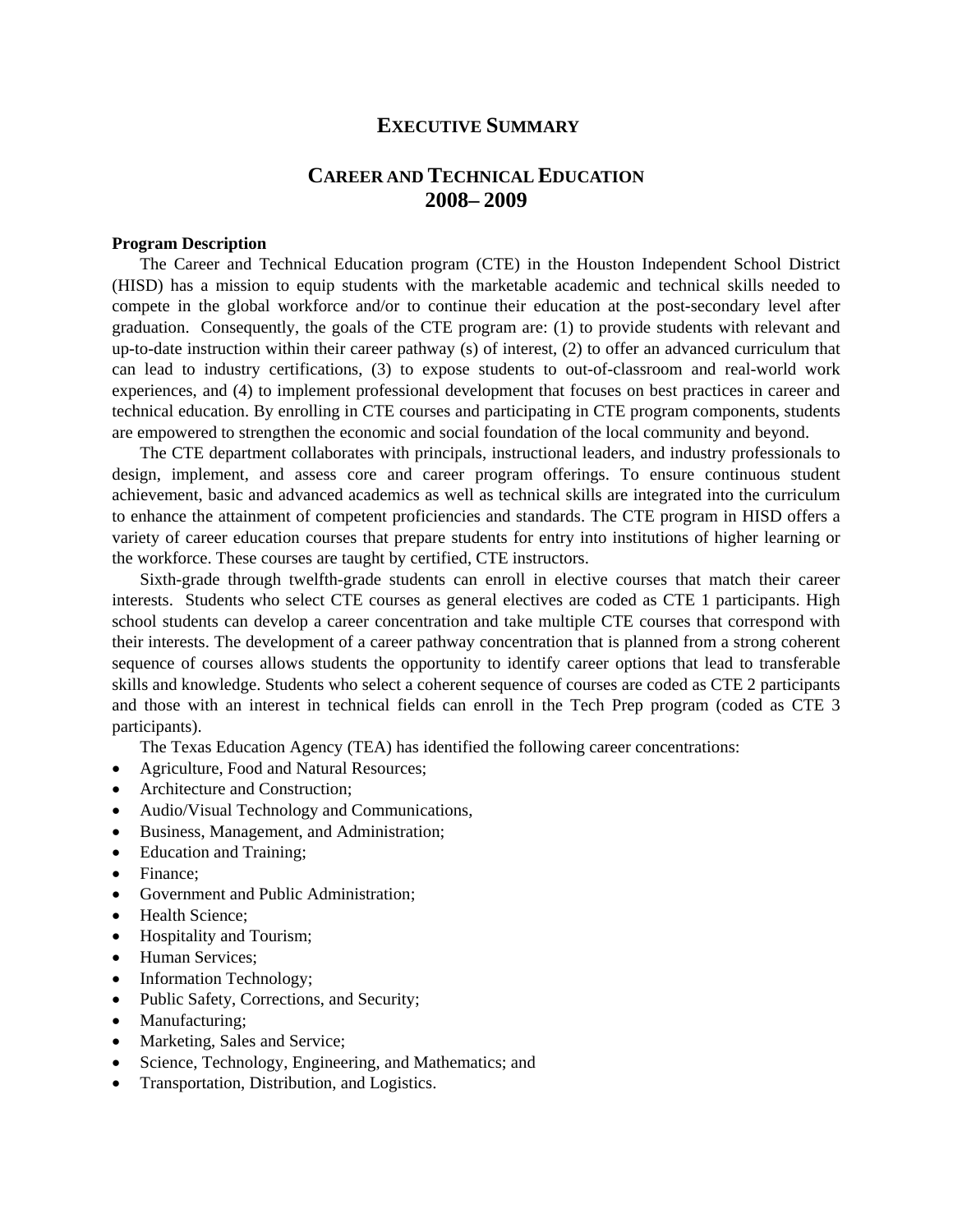In an effort to address the developing needs of the future workforce, the Texas Education Agency (TEA) and the Texas Higher Education Coordinating Board (THECB) have revised a plan of action, the Texas State Plan for Career and Technical Education, 2008–2013.

 "The TEA envisions a comprehensive plan of action for CTE that acknowledges the fact that the state is facing a time of great demographic and economic change. The public education systems must take immediate action by addressing the following challenges:

- Recognize the unique needs of a diverse student population;
- Prepare students for college and career success;
- Provide students with a quality education that prepares them to be competitive within a global economy; and
- Recruit and retain qualified teachers." (CTE State Plan, 2007, p.2)

 The State Plan for Career and Technical Education, 2008–2013 (referred to as the CTE State Plan) outlines a renewed vision for career and technical education programs where there is clear understanding that academic education and technical education are not in conflict with one another; instead, academic concepts are reinforced and utilized in technical education applications (CTE State Plan, 2007). HISD's CTE program's philosophy clearly emphasizes that a rigorous academic foundation contributes to success in school and in life; that all students should be provided equal access to opportunities that will help them succeed; and that career and technology education should complement and enhance academic preparation by enabling students to apply learned principles to a variety of family, community, and career situations.

### **Purpose of Evaluation**

The purpose of this evaluation report was to summarize the CTE program components and course offerings. In addition, demographic characteristics, test performance, and graduation rates were presented for students enrolled in CTE courses over the last three school years, (2006−2007 through 2008−2009). Success highlights of CTE students during the 2008−2009 school year will also be included.

### **Key Findings**

- 1. What were the demographic characteristics of students enrolled in the CTE program over the past three years, 2006–2009?
- Over the past three years, HISD student enrollment in grades six through twelve has steadily declined from 89,663 students in 2006–2007 to 86,194 students in 2008–2009, a decrease of 3.4 percent. The CTE program experienced a reduction in enrollment of 9.1 percent, from 37,658 students in 2006−2007 to 34,240 students in 2008−2009.
- The number of students enrolled in CTE 1 courses, as elective-takers, decreased from 22,534 in 2006−2007 to 21,071 in 2008–2009, which was a 6.5 percent decline. During the same time period, the enrollment numbers of CTE 2 students declined by 21.0 percent. However, the number of CTE students coded in the Tech Prep program (code = 3) increased from 79 students in 2006−2007 to 1,289 students in 2008−2009.
- 2. What were the CTE program components and course offerings implemented in HISD in 2008−2009?
- CTE program components include course offerings, certifications/licenses, career and technical student organizations, college credit for CTE students, career preparation, internships, job shadowing, the CTE Expo and Tech Prep.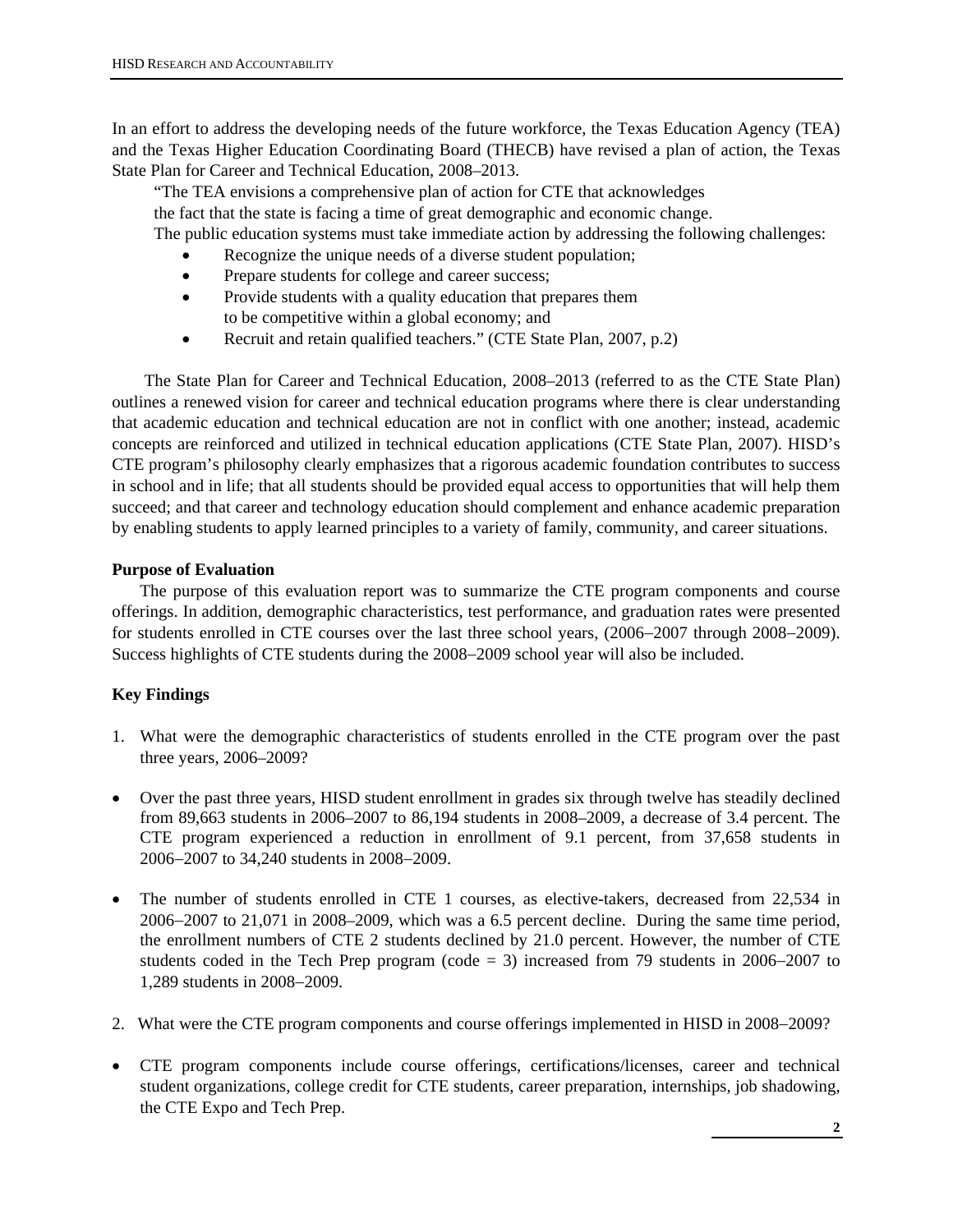- The HISD CTE program has developed several relationships with local and national professional organizations. Students are encouraged to join career and technical student organizations (CTSO) to learn about their career interests from professionals within the industry. By participating in CTSOs, students are also able to demonstrate their mastery, skills, and knowledge through competitions with other students from other districts, regions, and states. These learning experiences further expose students to options within their selected career pathways and expand their communication and leadership skills.
- One hundred and sixty-five different CTE courses were offered at 67 schools (29 high schools and 38 middle schools) throughout the district. These courses cover the career concentrations (listed on page 1) identified by the TEA. The CTE program provides students opportunities to learn about their career pathways within the classroom setting and through internships in work-based learning environments. The most popular career concentrations in the district for 2008–2009 were (1) Information Technology, (2) Health Science, (3) Human Services, (4) Marketing, Sales, and Services, and (5) Manufacturing.
- 3. What were the certifications/licenses earned by students enrolled in the CTE program in 2008−2009?

A total of 1,301 certifications or licenses were earned by CTE students in 21 different specialization areas. The largest number of certifications was earned in the area of Cardiopulmonary Resuscitation (CPR), with 485 students earning this training certification.

- 4. What were the trends in Texas Assessment of Knowledge and Skills (TAKS) performance of students enrolled in the CTE program as compared to HISD students over the past three years, 2006–2009?
- From the 2007 spring administration of the TAKS to the 2009 spring administration, the percent of CTE 2 and CTE 3 students passing the math subtest of the TAKS was higher than the percent passing of non-CTE students. Specifically, in 2009, the percentage of CTE 2 students (73 percent) passing the math subtest was 8 percentage points higher than the rate of passing non-CTE students (65 percent), while the percentage of CTE 3 students (67 percent) was 2 percentage points higher than the non-CTE students. Similar, although more dramatic, results were found in 2007 and 2008.
- For spring 2009, CTE 2 students outperformed CTE 3 and non-CTE students on all subject areas of the TAKS. Non-CTE students outperformed CTE 3 students in reading/English language arts, science, and social studies by as much as 6 percentage points, unlike 2008 performance where CTE 3 students outperformed non-CTE students in all TAKS subject tests.
- For spring 2008 and 2009, the TAKS passing rates of CTE students who were classified as economically disadvantaged and those enrolled in Tech Prep surpassed TEA acceptable performance levels on all subject subtests.
- 5. What were the graduation and annual dropout rates for students enrolled in the CTE program as compared to HISD students over the past three years, 2005–2008?
- The number of CTE graduates increased over the three-year period, from 2,585 graduates in the spring of 2006 to 3,390 graduates in the spring of 2008. During the same time, the number of HISD graduates rose slightly from 7,853 to 7,976. There has also been a 31.3 percent increase in the number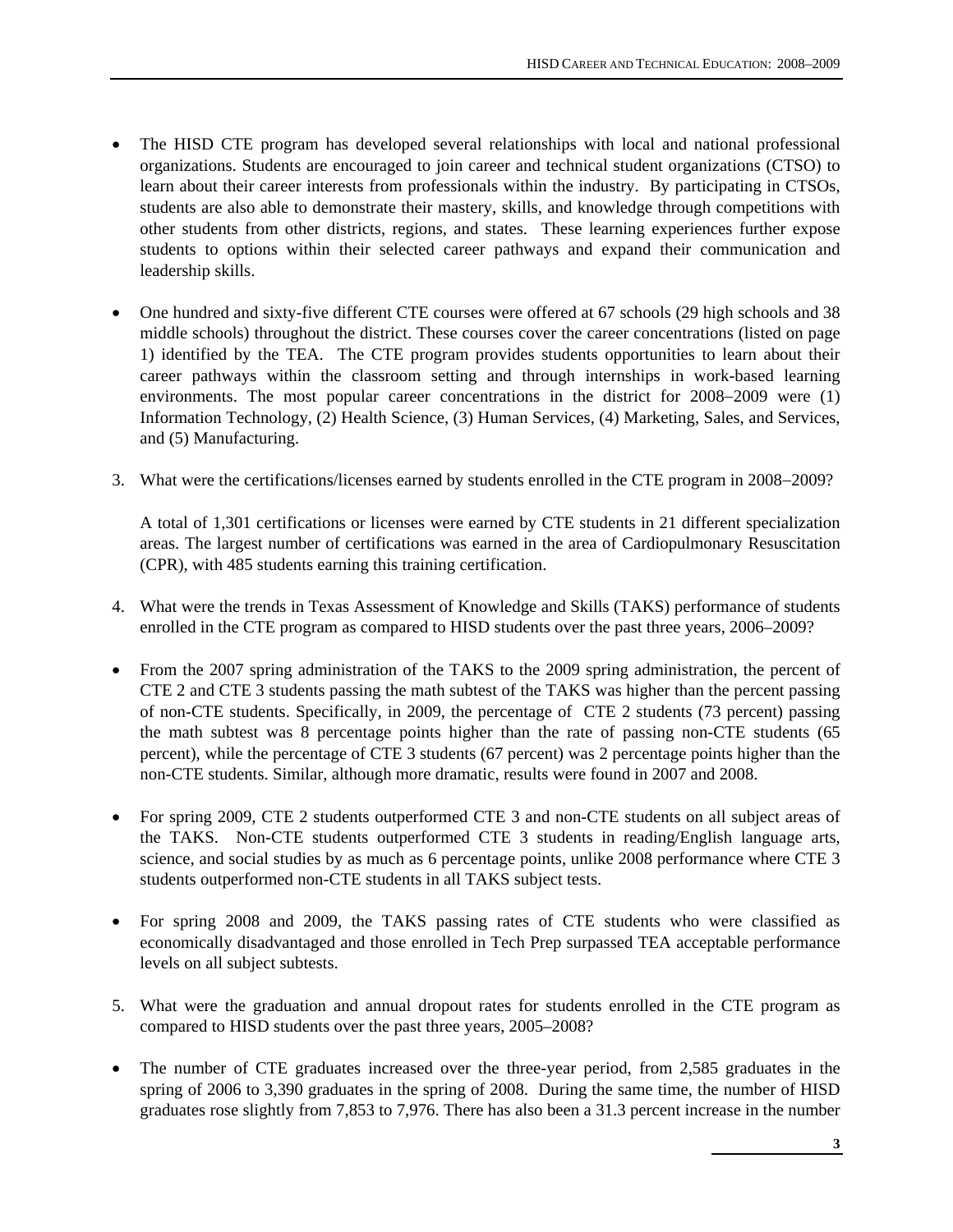of CTE 2 graduates from spring 2006 (2,558) to spring 2008 (3,359). The number of CTE 3 graduates fluctuated from 27 in spring 2006, to 41 in spring 2007, and to 31 in spring 2008.

- The percentages of CTE students from the ninth-grade cohort graduating from high school in a fouryear period remained relatively steady from the class of 2006 to the class of 2007 (79.9 percent to 79.4 percent). However, for the class of 2008, the percentage of CTE students from the ninth-grade cohort graduating from high school in a four-year period increased from the previous year by 5.3 percentage points to 84.7 percent. The percentages of CTE students graduating from high school in the four-year period were higher than those of the district in the class of 2006 (79.9 percent versus 67.1 percent), in the class of 2007 (79.4 percent versus 64.3 percent), and in the class of 2008 (84.7 percent versus 68.2 percent).
- From 2005−2006 to 2007−2008, the fluctuations in the CTE annual dropout rates for grades 9 through 12 mirrored those of the district. In 2005−2006, the annual dropout rate of the CTE students (codes 2 and 3) was 3.6 percent. The dropout rate for these students rose to 4.3 percent in 2006−2007 and decreased to 2.0 percent in 2007−2008. The annual dropout rates for HISD students was 6.5 percent (2005−2006), 7.2 percent (2006−2007), and 4.8 percent (2007−2008). From 2005−2006 to 2007−2008, the annual dropout rates for CTE students remained lower than the annual dropout rates for HISD students, with an average difference of 2.9 percentage points.

# **Recommendations**

- 1. Continue to provide program offerings and components across the career concentrations so that CTE program students can select interests from a variety of career pathways and participate in multiple career development experiences. The amount of diverse programming available for students encourages career exploration and helps students to develop an awareness of their future career options.
- 2. Given the success of the CTE EXPO, program personnel should continue to expand this program component. In addition to providing a platform for CTE students to display their work from their career-related courses, the EXPO serves as an advertisement of the program offerings within the CTE program. To greater promote the CTE program, parents and students from all elementary and middle schools should be invited to the CTE EXPO to expose younger students to CTE courses earlier in their academic endeavors. CTE administrators should consider holding the EXPO on at least one school day so that district teachers could bring students for an out-of-classroom learning experience.
- 3. The percentages of CTE students from the ninth-grade cohort graduating from high school in a fouryear period remained higher than the 4-year graduation rates of districtwide students. Similarly, annual dropout rates of CTE students were lower than those of HISD students. Considering the higher graduation rates and lower annual dropout rates of CTE students, efforts should be made to increase the enrollment of ninth and tenth-grade students in a coherent sequence (CTE 2) of courses and in the Tech Prep program (CTE 3). Early enrollment in the CTE program may help students develop a stronger connection to school and career-oriented activities such that graduation becomes a more realistic and attainable goal.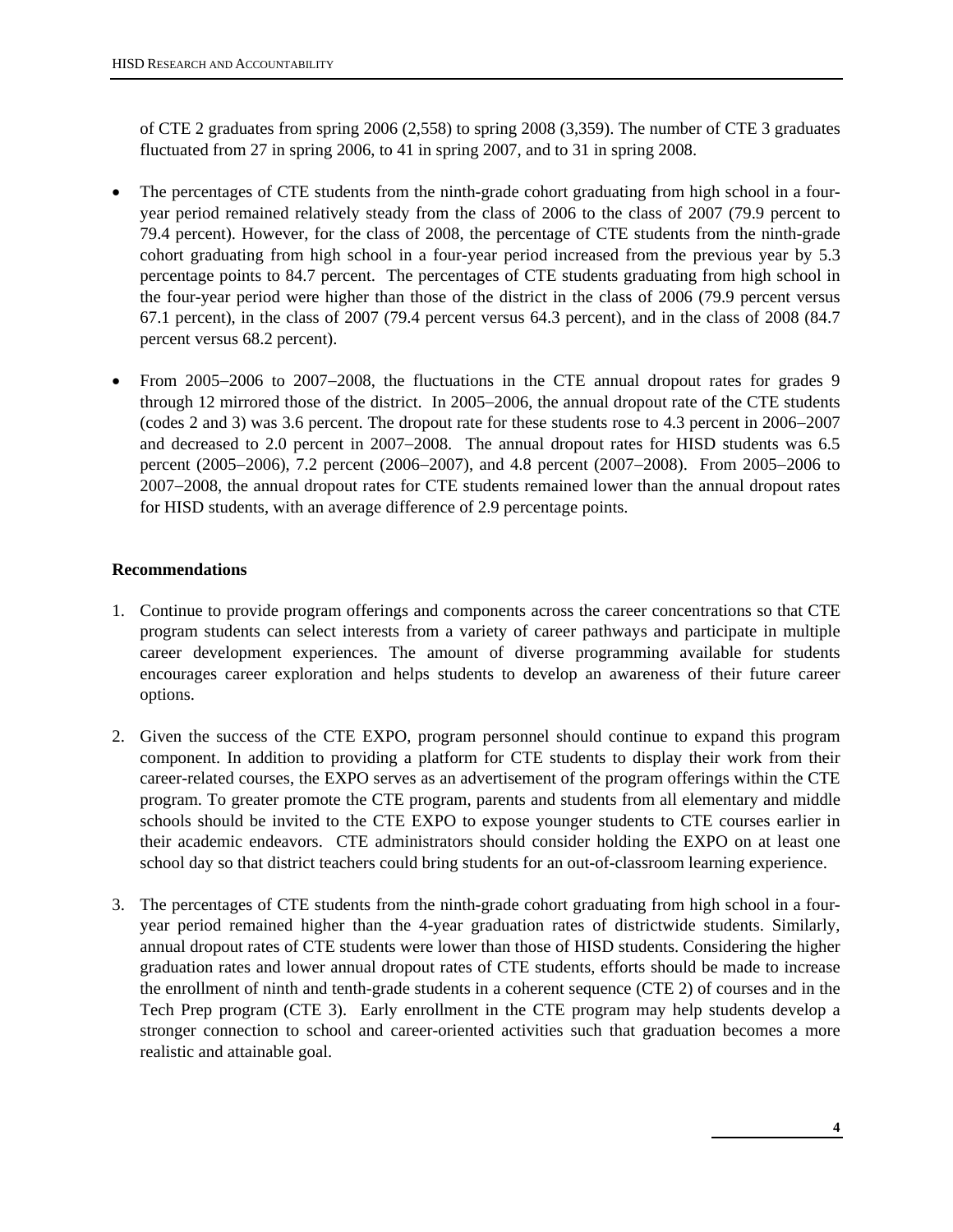# **Career and Technical Education 2008– 2009**

#### **Program Description**

The Career and Technical Education program (CTE) in the Houston Independent School District (HISD) has a mission to equip students with the marketable academic and technical skills needed to compete in the global workforce and/or to continue their education at the post-secondary level after graduation. Consequently, the goals of the CTE program are: (1) to provide students with relevant and up-to-date instruction within their career pathway (s) of interest, (2) to offer an advanced curriculum that can lead to industry certifications, (3) to expose students to out-of-classroom and real-world work experiences, and (4) to implement professional development that focuses on best practices in career and technical education. By participating in CTE, students are empowered to strengthen the economic and social foundation of the local community and beyond.

The CTE department collaborates with principals, instructional leaders, and industry professionals to design, implement, and assess core and career program offerings. To ensure continuous student achievement, basic and advanced academics as well as technical skills are integrated into the curriculum to enhance the attainment of competent proficiencies and standards. The CTE department also provides students with real work opportunities exposing them to the demands of the workforce. These opportunities are made available by collaborations between HISD, local businesses, and professional organizations.

The CTE program in HISD offers a variety of career education courses that prepare students for entry into institutions of higher learning or the workforce. These courses are taught by certified CTE instructors. Sixth-grade through twelfth-grade students can enroll in elective courses that match their career interests. Students who select CTE courses as general electives are coded as CTE 1 participants.

High school students can develop a career concentration and take multiple CTE courses that correspond with their interests. Students who select a coherent sequence of courses are coded as CTE 2 participants and those with an interest in technical fields can enroll in the Tech Prep program (coded as CTE 3 participants). The development of a career pathway concentration that is planned from a strong coherent sequence of courses allows students the opportunity to identify career options that lead to transferable skills and knowledge. The Texas Education Agency (TEA) has identified the following career concentrations:

- Agriculture, Food and Natural Resources;
- Architecture and Construction;
- Audio/Visual (A/V) Technology and Communications,
- Business, Management and Administration;
- Education and Training;
- Finance:
- Government and Public Administration;
- Health Science;
- Hospitality and Tourism;
- Human Services;
- Information Technology;
- Public Safety, Corrections, and Security;
- Manufacturing;
- Marketing, Sales, and Service;
- Science, Technology, Engineering, and Mathematics; and
- Transportation, Distribution and Logistics.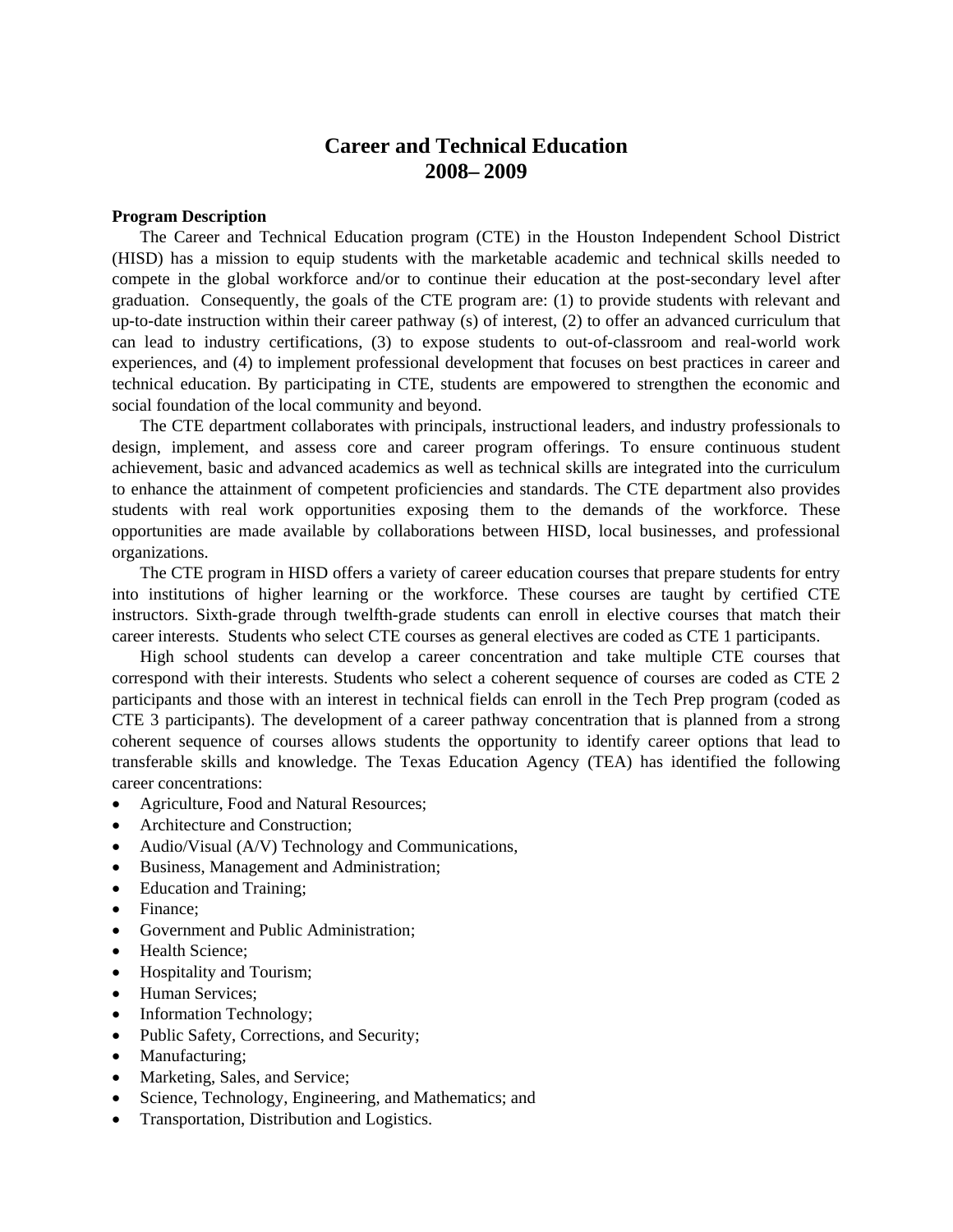In an effort to address the developing needs of the future workforce, the Texas Education Agency (TEA) and the Texas Higher Education Coordinating Board (THECB) have revised a plan of action, the Texas State Plan for Career and Technical Education, 2008–2013.

 "The TEA envisions a comprehensive plan of action for CTE that acknowledges the fact that the state is facing a time of great demographic and economic change. The public education systems must take immediate action by addressing the following challenges:

- Recognize the unique needs of a diverse student population;
- Prepare students for college and career success;
- Provide students with a quality education that prepares them to be competitive within a global economy; and
- Recruit and retain qualified teachers." (CTE State Plan, 2007, p.2)

 The State Plan for Career and Technical Education, 2008–2013 (referred to as the CTE State Plan) outlines a renewed vision for career and technical education programs where there is clear understanding that academic education and technical education are not in conflict with one another; instead, academic concepts are reinforced and utilized in technical education applications (CTE State Plan, 2007). HISD's CTE program's philosophy clearly emphasizes that a rigorous academic foundation contributes to success in school and in life; that all students should be provided equal access to opportunities that will help them succeed; and that career and technology education should complement and enhance academic preparation by enabling students to apply learned principles to a variety of family, community, and career situations.

The HISD CTE program has adopted the state plan to provide academic excellence as defined by the federal *No Child Left Behind* law. This includes the provision of quality career and guidance counseling; partnerships that benefit students and schools; rigorous academic and technical curricula supporting seamless career pathways; professional development for educators to enhance teaching and learning; ongoing data evaluation of student performance; and, administrative leadership for program effectiveness and compliance.

#### **Purpose of Evaluation**

The purpose of this evaluation report was to summarize the CTE program components and course offerings. In addition, demographic characteristics, test performance, and graduation rates were presented for students enrolled in CTE courses over the last three school years, (2006−2007 through 2008−2009).

The following evaluation questions were addressed:

- 1. What were the demographic characteristics of students enrolled in the CTE program over the past three years, 2006–2009?
- 2. What were the CTE program components and course offerings implemented in HISD in 2008−2009?
- 3. What were the certifications/licenses earned by students enrolled in the CTE program in 2008−2009?
- 4. What were the trends in Texas Assessment of Knowledge and Skills (TAKS) performance of students enrolled in the CTE program as compared to HISD students over the past three years, 2006–2009?
- 5. What were the graduation and annual dropout rates for students enrolled in the CTE program as compared to HISD students over the past three years, 2005–2008?

#### **Program Personnel**

Currently, the CTE program utilizes HISD central office administrative staff to support instructional services in line with the career clusters of AchieveTexas (four content area specialists, each supporting four career clusters). The staff includes a technical writer and a project manager. Additionally, there is a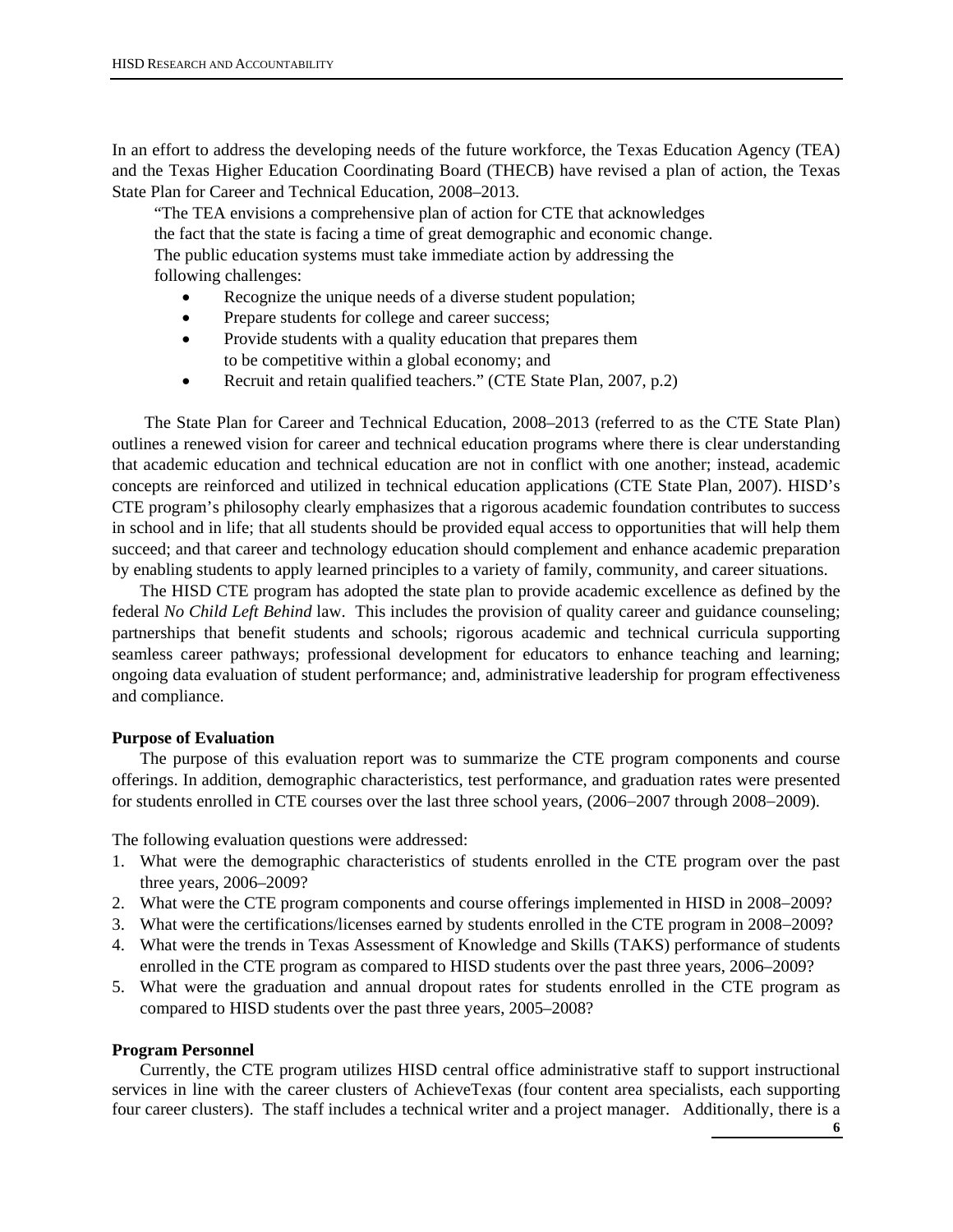director, a curriculum manager, a data quality manager, and a manager of Career Clusters and Workforce Development. Four hundred and four instructors teach CTE courses in HISD and fifteen counselors help students with job placements. A part-time recruiter helps to find and retain CTE teachers. Four administrative support staff members assist in fulfilling the clerical responsibilities necessary to operate the program.

#### **Program Funding**

The CTE program is funded through the Carl D. Perkins Vocational and Technical Education Act of 1998. Texas' Perkins funds enhance the state's efforts to ensure that students pursue a rigorous course of study by providing support for districts to implement programs such as Project Lead the Way, and the Advanced Technical Credit statewide articulation program. Local education agencies, including HISD, who accept Perkins funds, must utilize those funds to conduct the following activities:

- Strengthen the academic and technical skills of CTE students by integrating academics with CTE programs through a coherent sequence of courses;
- Provide students with strong experience and understanding of all aspects of an industry;
- Develop, improve, or expand the use of technology in CTE, through training of personnel to use stateof-the art technology; providing CTE students with the academic and technical skills to enter into the high technology and telecommunications fields; or encouraging schools to work with high technology industries that offer voluntary internships and mentoring programs;
- Provide professional development programs to teachers, counselors, and administrators in state-ofthe-art CTE programs and techniques;
- Initiate, improve, expand, and modernize quality career and technology programs;
- Provide services and activities that are of sufficient size, scope, and quality to be effective;
- Link secondary career and technical education and postsecondary career and technical education, including implementing tech prep programs; and
- Develop and implement evaluations of the vocational and technical education programs carried out with funds under this title, including an assessment of how the needs of special populations are being met (CTE State Plan, 2007).

# **Methods**

#### **Data Collection**

Descriptive data, including student demographic characteristics and longitudinal enrollment figures in the CTE program, were obtained from the Public Education Information Management System (PEIMS). Within the program, students were assigned a CTE code that indicated their level of enrollment in CTE courses. Students who took one or more CTE course as electives were coded 1; students enrolled in CTE courses as part of a coherent sequential plan of study were assigned a code of 2; and students enrolled in CTE courses as part of a state approved Tech Prep plan of study received a code of 3. Enrollment numbers were collected based on total CTE participation as well as by code participation. Graduation and annual dropout rates were gathered from Texas Education Agency's district files. Certification and workbased learning site data were obtained through discussions with CTE personnel, and the Career and Technical Education website (HISD, 2008) provided details about the program and curriculum.

Quantitative analysis was accomplished using results obtained from the Texas Assessment of Knowledge and Skills (TAKS) database. TAKS results were used in this report since it is a criterionreferenced test, specifically developed to reflect good instructional practices and to measure student learning. TAKS is vertically aligned with the Texas Essential Knowledge and Skills (TEKS) curriculum. TAKS was administered for the first time in the spring 2003 as a means to monitor student performance. The English language version measures academic achievement in reading at grades 3−9; English language arts at 10 and 11; writing at grades 4 and 7; social studies at grades 8, 10, and 11; and science at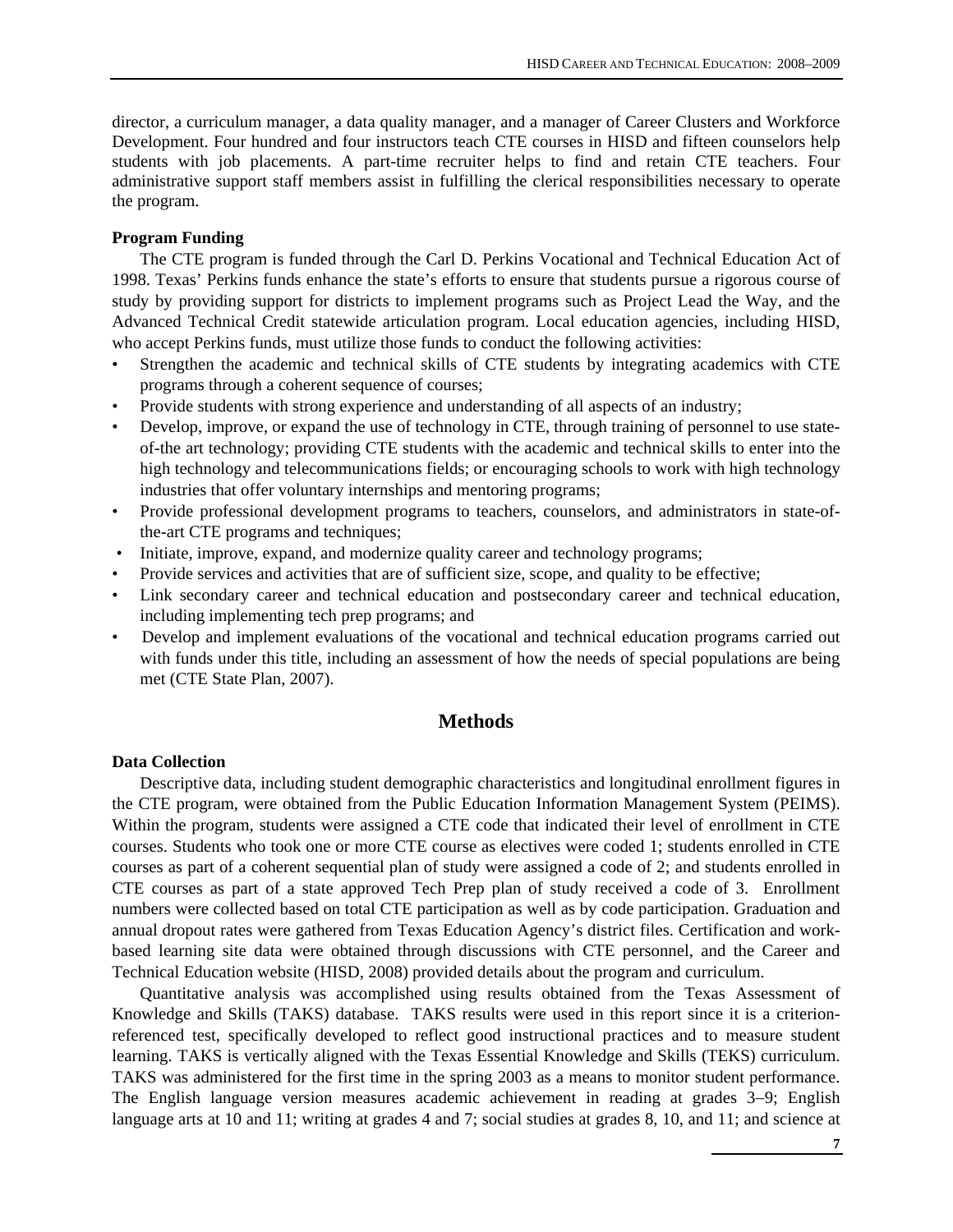grades 5, 8, 10 and 11. Students in the  $11<sup>th</sup>$  grade are required to take and pass an exit-level TAKS in all four subjects in order to graduate.

### **Results**

#### **What were the demographic characteristics of students enrolled in the CTE program over the past three years, 2006–2009?**

The HISD enrollment numbers and CTE student enrollment by codes are shown in **Table 1**. These codes are based on the number of students eligible to participate in the CTE program, which are those students in grades six through twelve. Over the past three years, HISD student enrollment in grades six through twelve has steadily declined from 89,663 students in 2006–2007 to 86,194 students in 2008– 2009, a decrease of 3.4 percent. The CTE program experienced a reduction in enrollment of 9.1 percent, from 37,658 students in 2006−2007 to 34,240 students in 2008−2009.

The number of students enrolled in CTE 1 courses as elective-takers decreased from 22,534 in 2006– 2007 to 21,071 in 2008–2009, which was a 6.5 percent decline. During the same time period, the numbers of CTE 2 students declined, starting at 15,045 in 2006–2007 to 11,880 in 2008−2009. For the CTE 2 student enrollment, there was an overall decrease of 21.0 percent from 2006–2007 to 2008–2009. However, the number of CTE students coded in the Tech Prep program (code  $=$  3) increased from 79 students in 2006−2007 to 1,289 students in 2008−2009.

**Table 2** (see page 9) presents the district and CTE enrollment of students by subgroups. According to Table 2, the percentage of at-risk students within the district has decreased from 2006–2007 to 2008–2009 (65.2 percent to 62.5 percent). The percentage of at-risk students enrolled in CTE courses also decreased during this three-year period (70.5 percent to 66.3 percent). A similar trend was found among special education students. From 2006–2009, the district's percentage of special education students decreased from 12.7 percent to 11.6 percent; while the percentage of students enrolled in CTE courses who received special education services decreased from 11.7 percent to 10.7 percent. The percentage of students identified as LEP districtwide increased over the three school years, starting at 11.4 percent in 2006–2007 and increasing to 14.7 percent in 2007–2008. During the three-year period, the percentage of students identified as LEP within CTE courses increased by one percentage point (9.2 percent to 10.2 percent). The district enrollment of students identified as gifted and talented remained relatively the same from 2006−2007 to 2008−2009 (14.6 percent to 14.3 percent). The percentage of students enrolled in CTE courses identified as gifted and talented decreased from 12.4 percent in 2006–2007 to 11.0 percent in 2008–2009.

| Table 1. Student Enrollment and Student by CTE Codes, 2006–2007 through 2008–2009 |           |           |           |  |  |  |  |  |  |  |
|-----------------------------------------------------------------------------------|-----------|-----------|-----------|--|--|--|--|--|--|--|
|                                                                                   | 2006–2007 | 2007-2008 | 2008-2009 |  |  |  |  |  |  |  |
| Total HISD Student Enrollment $(6^{th} - 12^{th})$                                | 89.663    | 86.987    | 86,194    |  |  |  |  |  |  |  |
| Number of CTE Students Coded 1                                                    | 22,534    | 21,618    | 21,071    |  |  |  |  |  |  |  |
| <b>Number of CTE Students Coded 2</b>                                             | 15,045    | 13,864    | 11,880    |  |  |  |  |  |  |  |
| <b>Number of CTE Students Coded 3</b>                                             | 79        | 156       | 1.289     |  |  |  |  |  |  |  |
| <b>Total Number of CTE Students</b>                                               | 37.658    | 35,638    | 34.240    |  |  |  |  |  |  |  |

Note: Data retrieved from TEA PEIMS, Oct. 2006 – Oct. 2008.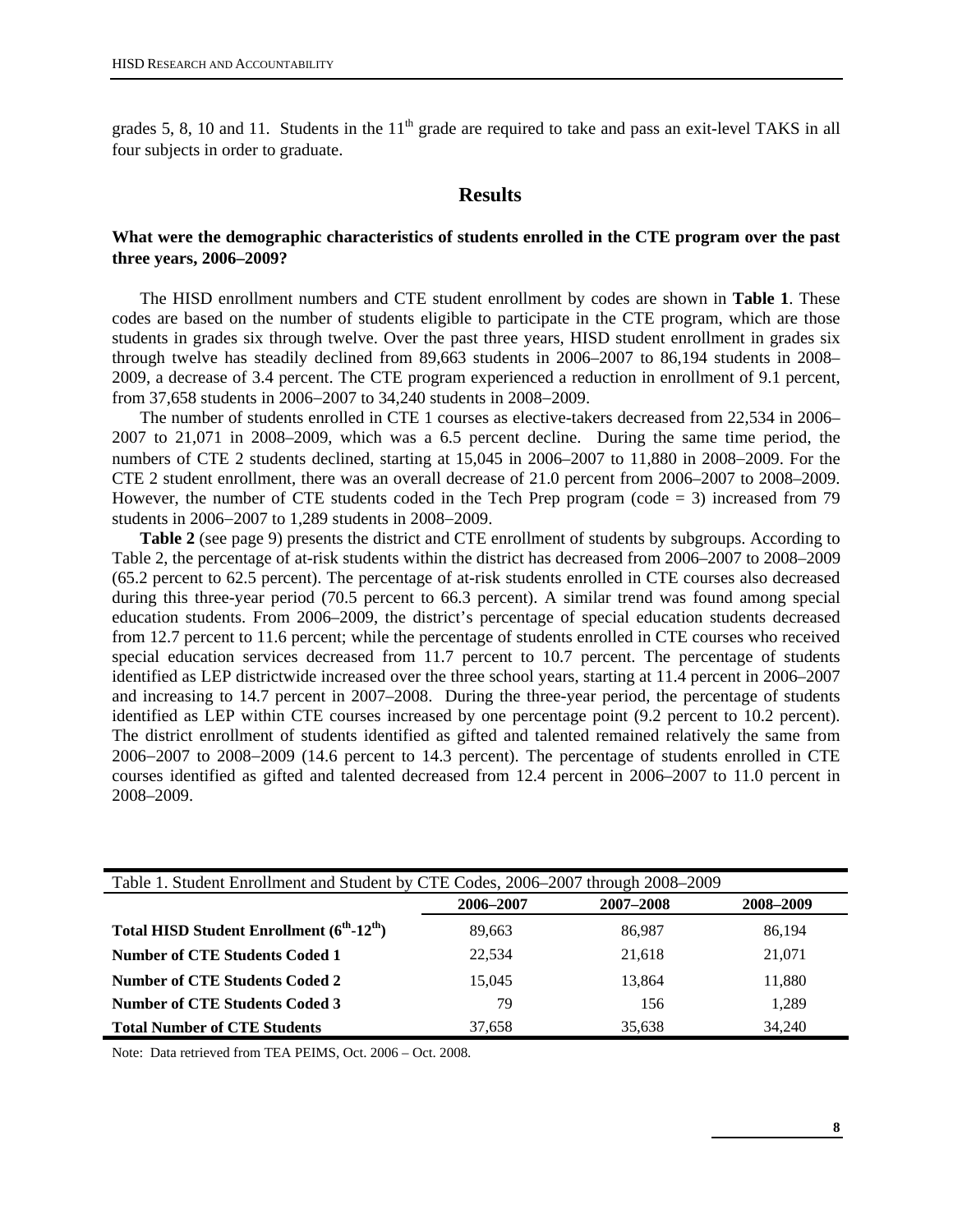| Subgroup                             |             |               | <b>Academic Year</b> |               |             |               |
|--------------------------------------|-------------|---------------|----------------------|---------------|-------------|---------------|
|                                      |             | 2006-2007     | 2007-2008            |               |             | 2008-2009     |
|                                      | $\mathbf N$ | $\frac{0}{0}$ | $\mathbb N$          | $\frac{0}{0}$ | $\mathbf N$ | $\frac{0}{0}$ |
| <b>Total HISD Student Enrollment</b> |             |               |                      |               |             |               |
| $(6^{th} - 12^{th})$                 | 89,663      | 100.0         | 86,987               | 100.0         | 86,194      | 100.0         |
| Gender                               |             |               |                      |               |             |               |
| Female                               | 44,408      | 49.5          | 42,992               | 49.4          | 42,430      | 49.2          |
| Male                                 | 45,255      | 50.5          | 43,995               | 50.6          | 43,764      | 50.8          |
| Ethnicity                            |             |               |                      |               |             |               |
| American Indian                      | 73          | < 1.0         | 66                   | $<1.0$        | 54          | < 1.0         |
| Asian                                | 3,109       | 3.5           | 3,059                | 3.5           | 3,098       | 3.6           |
| African-American                     | 28,281      | 31.5          | 26,681               | 30.7          | 25,895      | 30.0          |
| Hispanic                             | 49,569      | 55.3          | 49,085               | 56.4          | 49,436      | 57.4          |
| White                                | 8,631       | 9.6           | 8,096                | 9.3           | 7,711       | 8.9           |
| Economically-Disadvantaged           | 63,039      | 70.3          | 62,598               | 72.0          | 65,369      | 75.8          |
| At-Risk                              | 58,478      | 65.2          | 52,225               | 60.0          | 53,912      | 62.5          |
| <b>Special Education</b>             | 11,412      | 12.7          | 10,499               | 12.1          | 10,025      | 11.6          |
| Limited English Proficiency          | 10,245      | 11.4          | 11,923               | 13.7          | 12,693      | 14.7          |
| Gifted & Talented (G/T)              | 13,123      | 14.6          | 12,383               | 14.2          | 12,290      | 14.3          |
| <b>Total CTE Student Enrollment</b>  | 37,658      | 100.0         | 35,638               | 100.0         | 34,240      | 100.0         |
| Gender                               |             |               |                      |               |             |               |
| Female                               | 18,775      | 49.9          | 17,751               | 49.8          | 16,797      | 49.1          |
| Male                                 | 18,883      | 50.1          | 17,887               | 50.2          | 17,443      | 50.9          |
| Ethnicity                            |             |               |                      |               |             |               |
| American Indian                      | 27          | < 1.0         | 25                   | $<1.0$        | 15          | < 1.0         |
| Asian                                | 1,027       | 2.7           | 1,084                | 3.0           | 1,030       | 3.0           |
| African-American                     | 13,063      | 34.7          | 12,157               | 34.1          | 11,490      | 33.5          |
| Hispanic                             | 21,009      | 55.8          | 19,836               | 55.7          | 19,302      | 56.4          |
| White                                | 2,532       | 6.7           | 2,536                | 7.1           | 2,403       | 7.0           |
| Economically-Disadvantaged           | 26,271      | 69.8          | 25,619               | 71.9          | 26,201      | 76.5          |
| At-Risk                              | 26,540      | 70.5          | 22,706               | 63.7          | 22,701      | 66.3          |
| <b>Special Education</b>             | 4,393       | 11.7          | 3,799                | 10.7          | 3,665       | 10.7          |
| Limited English Proficiency          | 3,475       | 9.2           | 3,506                | 9.8           | 3,494       | 10.2          |
| Gifted & Talented (G/T)              | 4,661       | 12.4          | 4,121                | 11.6          | 3,753       | 11.0          |

# Table 2. District and CTE Course Enrollment by Subgroups\* , 2006−2007 Through 2008−2009

Note: Data retrieved from TEA PEIMS, October 2006 – October 2008.<br>\* District enrollment numbers reflect only students in grades 6 through 12, grades eligible to enroll in CTE courses.

#### **What were the CTE course components and program offerings implemented in HISD in 2008**−**2009?**

The HISD CTE program consists of several components and course offerings that give HISD students opportunities to explore career options and gain preparation for the world of work and post-secondary education. The CTE program components ensure that all CTE students develop career awareness within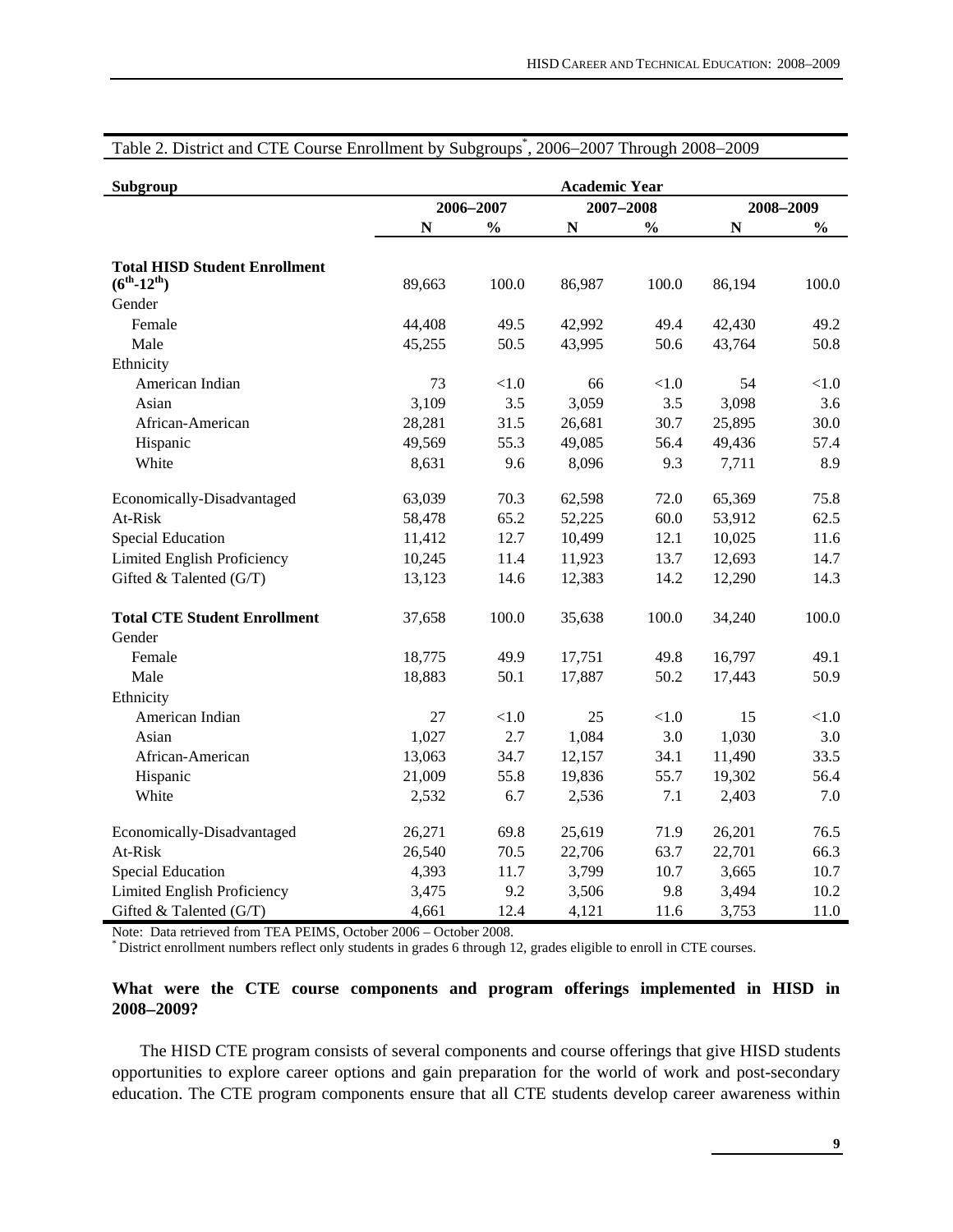their selected course of study, as well as exposure to professional experiences in order to enhance their mastery, confidence, and leadership skills.

In addition to the program components, the CTE department offers a variety of programs from which students can select a career pathway of study. Career pathways provide a plan for all students, regardless of their abilities, talents, or desired levels of education. Career concentration pathways provide all students with areas of focus, along with flexibility, and a variety of ideas to pursue as they make decisions regarding course selection. By taking CTE courses, students are given opportunities to participate in hands-on training within their career pathway of interest. The CTE program components include the following (listed alphabetically):

#### *Certifications/Licenses*

Students within the CTE program have the opportunity to earn industry certifications and/or licenses within their chosen career pathways. Industry certifications serve as evidence of technical skill attainment. Earning industry certifications give students a sense of accomplishment, a highly-valued professional credential, and help them become more employable and eligible for higher starting salaries. There are over 90 professional certificates or licenses that are approved by TEA in which CTE high school students can earn. These certifications/licenses are connected to multiple industry careers such as beauticians, automotive mechanics, and several business-related fields.

#### *Career & Technology Student Organizations (CTSO)*

CTE students are encouraged to join student organizations that are directly related to their selected career pathway. These organizations offer students opportunities to develop leadership and teamwork skills that help prepare them for the work force and/or for college training. HISD has developed several partnerships with local, regional, and national professional organizations so that the school-level student organizations can fully participate in activities and benefit from their professional memberships. Some of these organizations include the Business Professionals of America (BPA), Future Business Leaders of America (FBLA), Family, Career and Community Leaders of America (FCCLA), Health Occupations Students of America (HOSA), SkillsUSA, and the Technology Student Association (TSA).

#### *College Credit for CTE Students*

There are three different kinds of courses that CTE students can take in order to earn college credit; dual credit courses, advanced technical credit courses, or Tech Prep courses. Students within these courses are taught and graded in the same manner as college students who would take the course. Credits from these courses count toward the Distinguished Achievement Program (DAP) graduation plan, when students earn a grade of "B" or better. All courses are open to eleventh and twelfth-grade students and are provided at no charge.

Dual credit courses are the only courses that allow students to earn both high school and college credit hours simultaneously. They are developed and taught by college-approved instructors. No prerequisite classes are required to enroll in these courses. Advanced technical credit (ATC) courses are developed at the state level, while Tech Prep credit courses are developed within HISD. Both types of courses are taught by local high-school teachers who received specialized training. College credit for ATC and Tech Prep courses are awarded once students enroll in a participating college or university. The ATC program provides an opportunity for students to receive credit at participating community colleges across Texas for taking certain enhanced technical courses during high school. ATC courses are only offered in technical or workforce areas. The teacher of the course must meet the ATC teacher requirements, go through ATC training, and teach the high school course so that it meets the content of the equivalent college course.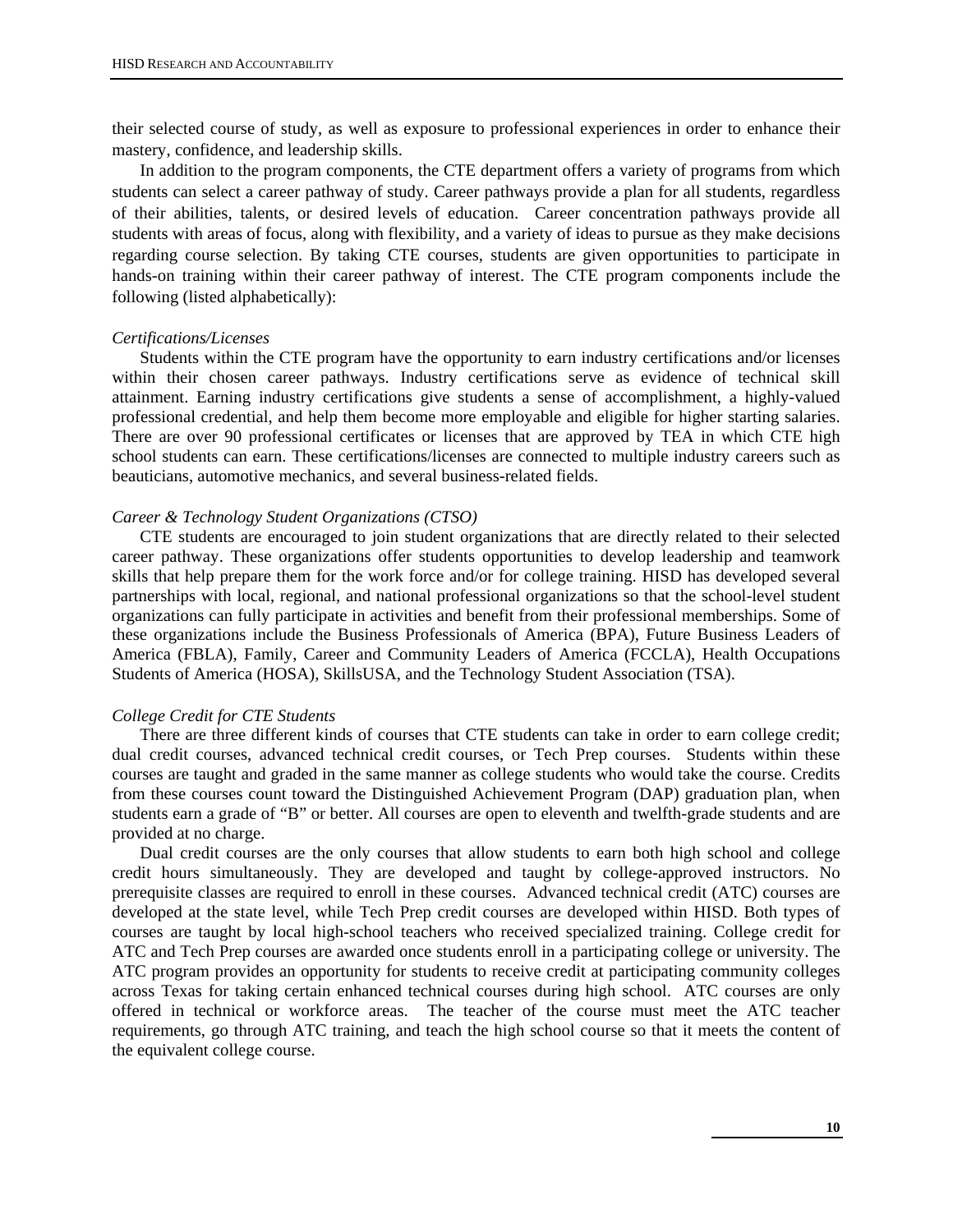#### *Career Preparation, Internships, and Job Shadowing*

Within CTE, students gain valuable insight and hands-on career experiences through internships and job shadowing. Students are placed in work-based settings in order to acquire knowledge and skills within real work environments. HISD has developed partnerships with various organizations and companies that provide students with on-the-job training experiences. For example, CTE students served as interns at Texas Children's Hospital and Methodist Hospital throughout the 2008−2009 school year. Several students attending the High School for Law Enforcement and Criminal Justice had job shadowing experiences at the Houston Emergency Center.

#### *CTE Expo*

During the 2008−2009 school year, the CTE department held the second annual CTE Expo to showcase the skills, knowledge and products students produced within their CTE courses. The CTE EXPO was held on February 14, 2009 at the Hattie Mae White Education Center. The EXPO included health and science exhibits, auto technology hands-on demonstrations, a fashion show, a robotics obstacle course, computer maintenance competitions, livestock judging, and an agriculture auction. This event was open to students, parents, and industry partners. The event was a way to highlight students and market the CTE program to community members.

#### *Tech Prep*

The Tech Prep program provides a way for students to start their technical careers in high school and complete their training in a local community college. The six-year program is a combination of four years of high school courses, outlined in the Recommended graduation plan, and two years in a technical training program at a participating community college. The program prepares students for high-demand technical careers. At the end of the program, Tech Prep students can earn an Associate of Applied Science degree.

#### **Program Offerings**

One hundred and sixty-five different CTE courses are offered at 67 HISD schools (29 high schools and 38 middle schools) throughout the district. These courses range from accounting to welding and are related to the career concentrations identified by TEA (listed on page 5). A partial listing of the CTE courses being offered in the district can be found in the **Appendix A**. For the 2008−2009 school year, the enrollment numbers of CTE 2 and CTE 3 students by secondary school and career concentration are provided in **Appendix B**. The CTE program provides a variety of courses for students to select elective classes and/or courses within career concentrations. The most popular career concentrations in the district for 2008−2009 were (1) Information Technology, (2) Health Science, (3) Human Services, (4) Marketing, Sales, and Services, and (5) Manufacturing. A full description of all CTE classes and the school locations, where each class is available can be found in the curriculum section at the Career and Technical Education website. These courses are taken as electives or as part of a selected career concentration (HISD, 2008). The CTE specialized career programs include the following listed alphabetically and described below.

#### *Agricultural Science and Technology*

The Agricultural Science and Technology (AST) program has developed as an integral part of the CTE department in HISD. The mission of the program is to prepare students for careers, build awareness, and develop leadership for the food, fiber, and natural resource systems. Diverse course offerings make it attractive to students with varying educational goals. The AST program operates at eight high schools. These locations are Austin, Bellaire, Chavez, Lamar, Madison, Sam Houston Math, Science, and Technology Center, Worthing, and Yates. In addition, Harper Alternative School provides horticulture courses for students with disabilities. The AST program owns six farms. The farms are located near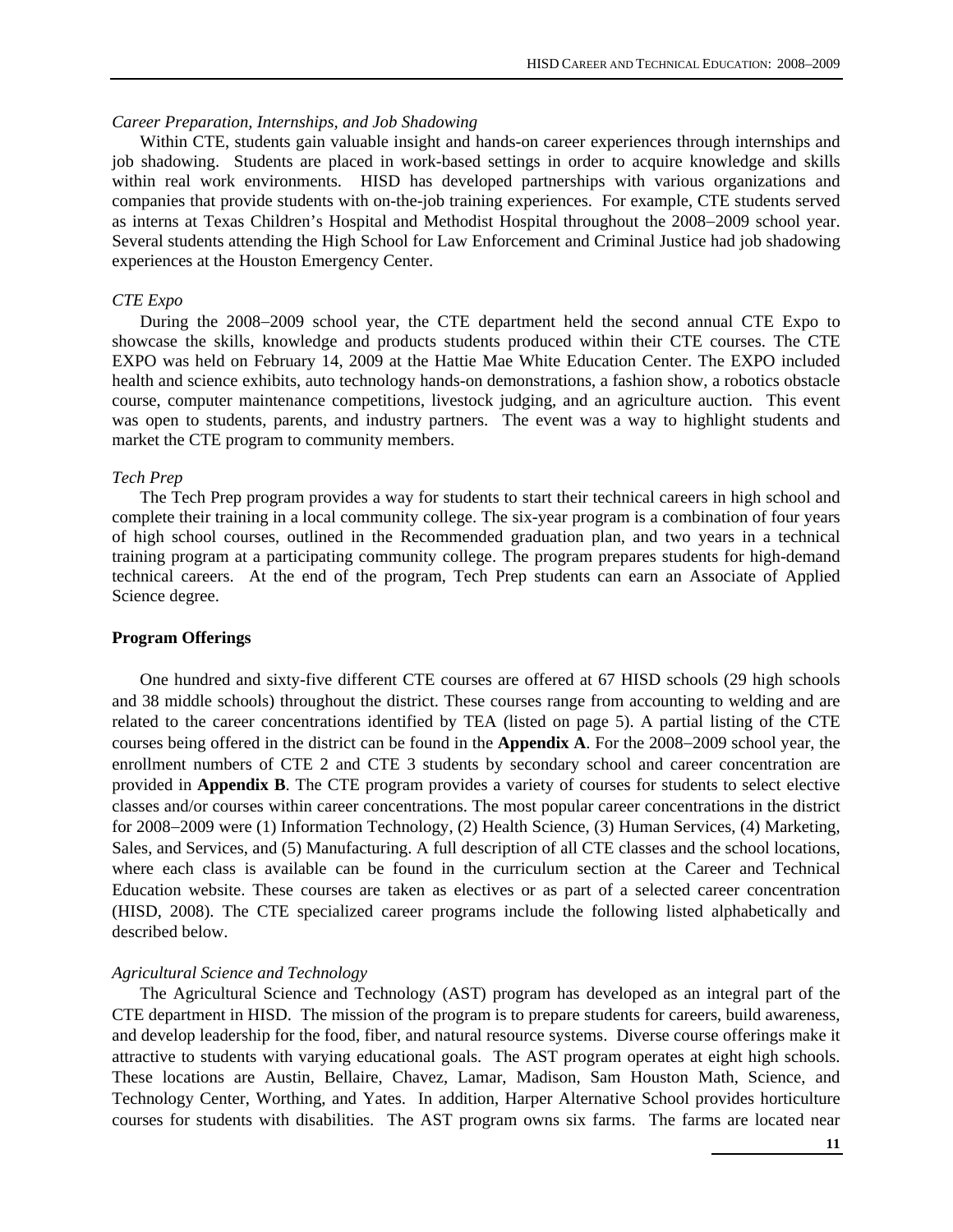participating schools and vary in size: Madison has 35 acres, Austin and Yates share 62 acres, Bellaire, Lamar, and Lee have a total of 40 acres, and Sam Houston has 9 acres. The co-curricular activities for the AST program include membership in the student organization, Future Farmers of America (FFA), and participation in the Houston Livestock Show.

#### *Automotive Youth Educational Systems (AYES)*

Within the AYES program, HISD students are taught entry-level skills in the field of automotive technology. Students take courses in a coherent sequence to increase their levels of expertise in automotive technology. The program is a collaborative initiative between HISD and automotive industry partners such as local automotive dealerships and independently-owned repair shops. These automotive partners provide job-shadowing opportunities and apprenticeships to HISD students to gain real-world, on-the-job experiences in the AYES program. The AYES program is available at Westbury High School and Waltrip HS. These schools have automotive labs that are certified by the National Automotive Technology Education Foundation (NATEF) and hold Automotive Service Excellence (ASE) certifications.

#### *Business, Management, and Administration*

The Business, Management, and Administration career concentration is divided into six pathways, including management, business financial management and accounting, human resources, business analysis, marketing, administration, and information support. Within these pathways, students learn about planning, organizing, directing, and evaluating business functions essential to efficient and productive business operations. The courses help students develop the skills and knowledge to conduct business in the workplace and/or pursue education in business fields. Courses in business, management, and administration are offered at all HISD high schools.

#### *Construction Careers*

Students interested in careers in the construction industry have several school choices within HISD. The Construction, Art, Science and Technology (CAST) Academy is offered at Furr HS. This program is supported by the Association of General Contractors (AGC) to assist with the development of the construction workforce in the Greater Houston area. There are also Construction Academies located at Austin and Yates high schools. Construction trade education helps students develop manipulative skills, safety, judgment, technical knowledge, and related occupational information. Construction courses are designed to train students through contextual instruction in the layout, design, production and processing, assembling, testing, diagnosing and maintaining industrial, commercial and residential goods and services. Students are also provided opportunities to develop and apply leadership, social, civic and business-related skills through their involvement in the Vocational and Industrial Clubs of American (VICA), which is the student organization for young people enrolled in the Trade and Industrial programs. Basic Safety, Introduction to Construction Math, Introduction to Hand Tools, Introduction to Power Tools, Introduction to Blueprints, Basic Communications Skills, and Basic Employability Skills are among course offerings. The Houston Community College System partners with HISD to support students within the construction programs.

#### *Culinary Arts Programs*

Culinary arts programs are available at Barbara Jordan, Davis, Wheatley, and Westside high schools and Harper Alternative School. The programs are designed to prepare students for career opportunities in the food service and hospitality industries. Culinary arts students train in specific culinary areas of interest, work toward receiving post-secondary credit, and enter the Chef Apprenticeship program, affiliated with the American Culinary Federation (ACF).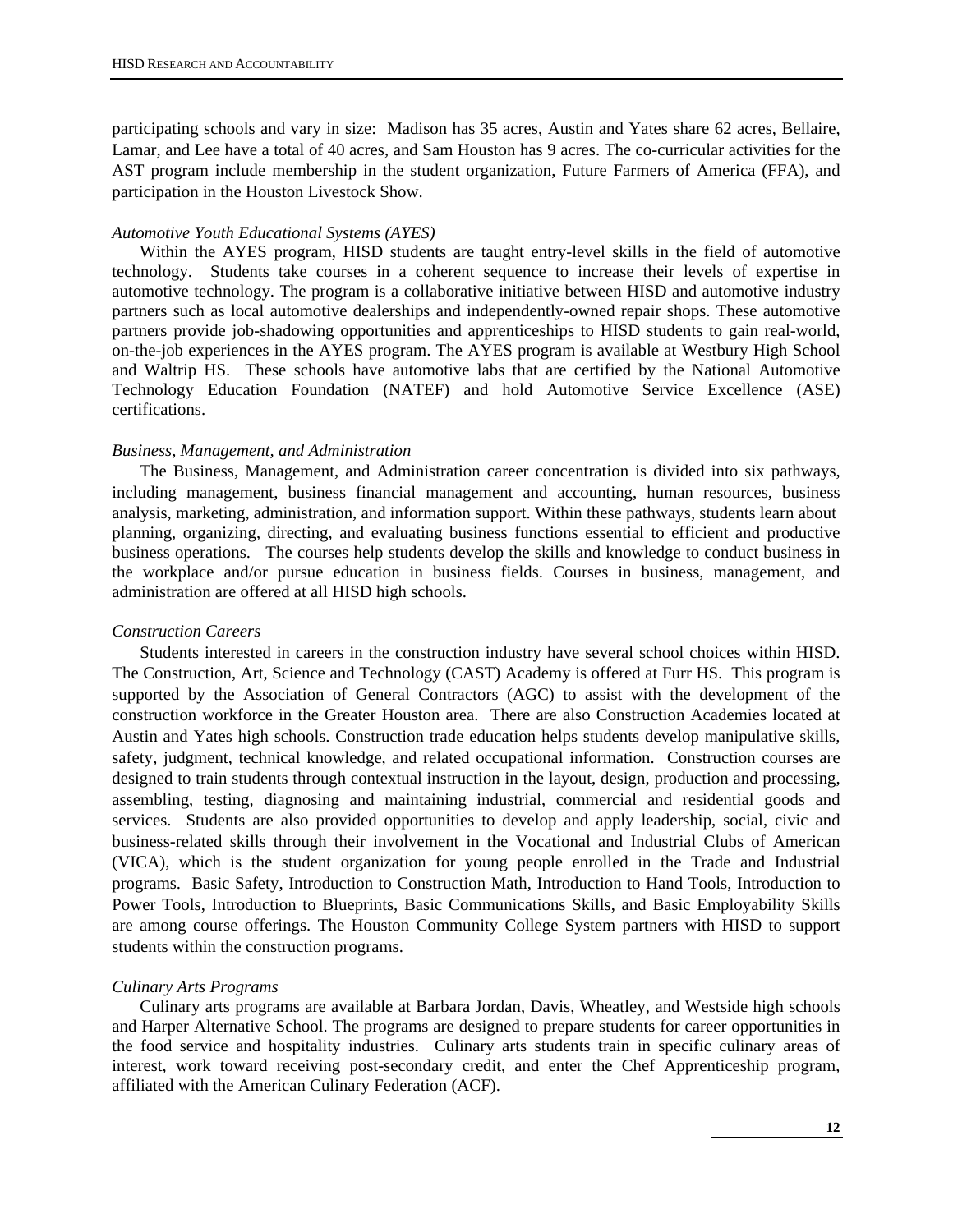At Jefferson Davis High School, a hotel and restaurant management magnet program is offered along with a culinary arts component. At Davis, students interested in the tourism and hospitality industry, learn a variety of business management and culinary arts skills. Twelfth-grade students can participate in an internship program at the University of Houston. At Westbury, culinary arts students take courses related to the entrepreneurship side of culinary arts as well as food preparation lessons. HISD partnered with the Texas Restaurant Association. As a result, Westside has a fully operational Outback Restaurant.

#### *DeBakey's College Preparatory School*

The DeBakey's College Preparatory School, a component of the Health Sciences Department of CTE, allows students to take four years of sequenced health science classes. All health science teachers at the DeBakey High School for Health Professions are CTE certified in order to teach the courses. The Health Science Curriculum consists of the following courses by grade level: Introduction to Health Science for ninth graders; Anatomy and Physiology for tenth graders; Health Science Rotations: Dental Science, Medical Laboratory, and Patient Care for eleventh graders; and Health Science III- Hospital Internships, Advanced Anatomy and Physiology, Rehabilitation Rotations and Business Computer Information Systems for twelfth graders. Junior and senior students intern at the Texas Medical Center to complete rotation components. At the end of four years, students are awarded a Health Science Certificate. DeBakey's College Preparatory School allows students to receive a well-rounded CTE foundation in the health sciences curriculum along with core academic classes.

#### *Energy Industry Programs*

There are three energy academies in HISD. These academies offer courses in which CTE students can develop their interests in careers related to the energy industry. These academies are located at Milby High School (Milby Academy for Petroleum Exploration & Production Technology), Lamar High School (Lamar Global Energy Business Program), and Westside High School (Westside Engineering & Geosciences Academy). The energy academies are financially supported by the Independent Petroleum Association of America (IPAA) to assist with developing an energy workforce in Houston.

#### *The High School for Law Enforcement & Criminal Justice (H.S. LE/CJ)*

The H.S. LE/CJ**,** a separate and unique magnet school, began in the spring of 1981 as a recruitment source for minority police officers. Currently, the curriculum is designed to allow students to explore careers related to law enforcement and criminal justice. Entry requirements include an 80 average in academic subjects, passing scores on standardized tests, and good conduct grades.

At the High School for Law Enforcement & Criminal Justice, students take vocational classes at each grade level to expose them to the skills and experience necessary for law enforcement and legal-related criminal justice careers. The law-legal programs are involved in law activities with professional organizations outside of the school. By the twelfth grade, students can participate in a variety of work assignments related to their career choices. More than 95 percent of the students at H.S. LE/CJ graduate as Texas Scholars.

#### *Jack Yates School of Communications*

Since 1978, the Jack Yates School of Communications has established a standard for excellence in the field of media communications. Located, on the campus of Jack Yates High School, the innovative "school-within-a-school" focuses on three specialized areas: Media Technology, Photography, and Journalism. The school remains committed to providing students with the very best in instruction, resources, technology, and equipment. Jack Yates is the only HISD high school to house separate television and photography studios. The journalism department provides interns for the Houston Chronicle and the "Eye On Third Ward" initiative with the Museum of Fine Arts. The Yates School has also formed a strong alliance with Texas Southern University and the University of Houston to further teach youth through photography/media and to use the depth of information for positive change as producers and consumers. Yates' communication students participated in the 2008 Houston International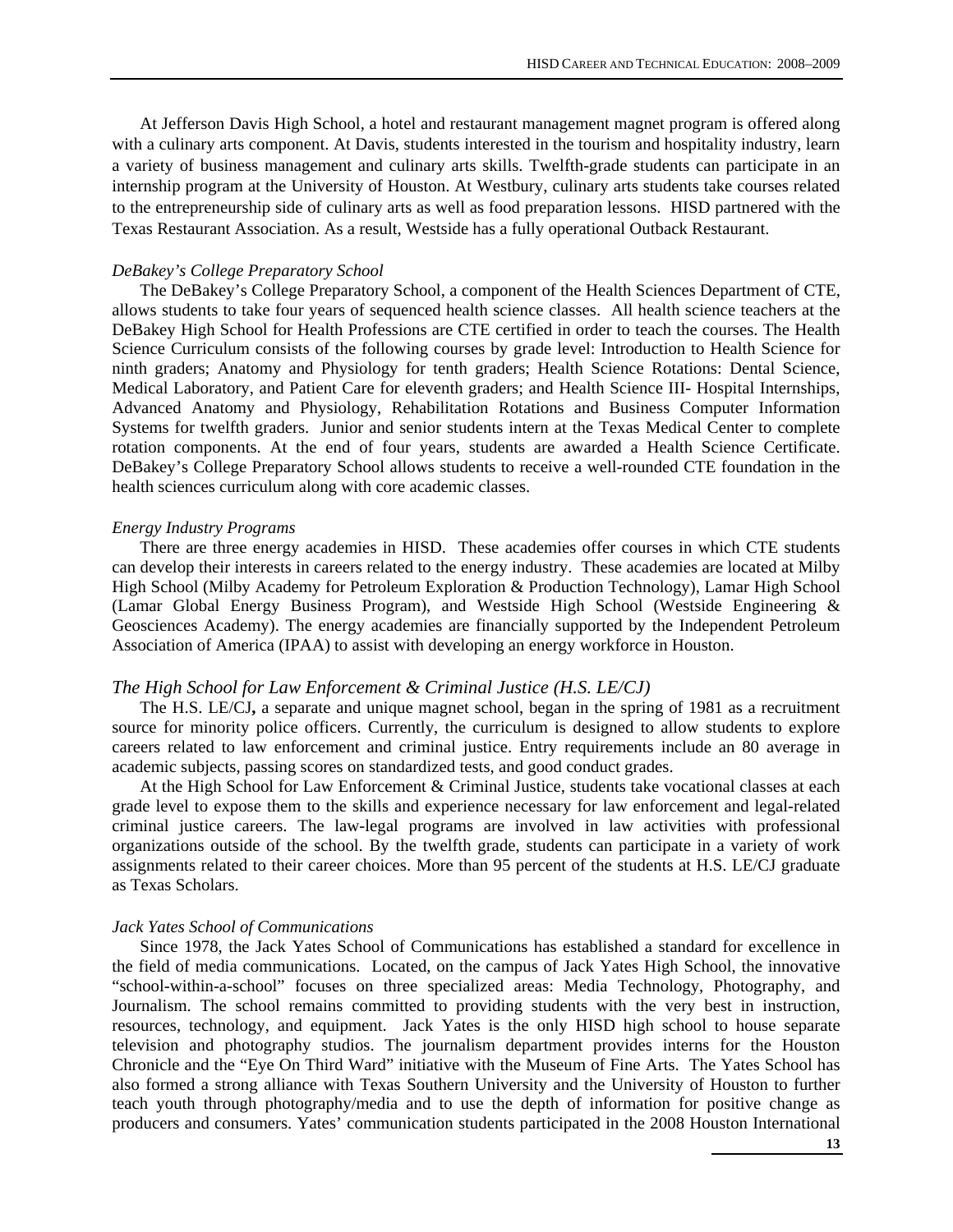Festival honoring Africa. Students created a large mural that served as a backdrop for the center performance stage at City Hall.

#### *Pre-Engineering Programs - Project Lead the Way (PLTW)*

For students interested in engineering, biomechanics, aeronautics, and other applied math and science arenas, PLTW is a special series of courses developed for the middle school and high school years. These courses complement math and science college preparatory programs to establish a solid background in engineering and technology. This program is sponsored by the East End Chamber of Commerce, which represents several petroleum and Houston port-related industries.

The PLTW courses are available at six campuses: César Chávez, Ebbert Furr, Westbury, Phillis Wheatley, Sam Houston, and James Madison high schools. During the spring of 2008, the PLTW program at Chávez was accepted into the National Engineering Academy Network, making the HISD school one of only 21 in the country designated as a "National Engineering Academy." (Full story can be found at www.houstonisd.org, dated April 23, 2008.)

#### *Reagan Computer Technology Magnet Program*

The Reagan High School Program for Computer Technology offers students instruction through the Academy of Finance. The Academy of Finance is a four-year program that prepares students for the banking and finance industry, advanced preparation in a junior college program, or enrollment in a full baccalaureate program. It is a comprehensive program of study designed to assist students in developing knowledge of the increasing role of technology in the world of finance. The Computer Electronics and Networking Technology program is a four-year program leading to proficiency as an A+ certified computer technician or a CISCO certified networking technician. Four years of math and science are presented as well as basic electronics, solid-state devices and circuits, microprocessor theory and interfacing, and computer maintenance and repair techniques. The Cisco Systems Networking Academy teaches the principles and practice of building and maintaining networks and prepares students for the certified CISCO Networking Associated exam. Computer Programming is an intensive four-year college preparatory program with emphasis on math through calculus, science through physics, and computer science. Programming techniques are taught in a number of different programming languages including C++, JAVA Script and Hypertext Markup Language (HTML). The students gain experiences on the latest microcomputer equipment with access to networks and the internet.

#### *Westbury High School Health Science Program*

 The Health Science Career Cluster encompasses more than 200 career specialties and/or occupations. The Health Science program at Westbury High School focuses on careers in planning, managing, and providing therapeutic services, diagnostic services, health informatics, support services, and biotechnology research and development. The students at Westbury perform their clinical rotation duties at the Memorial-Hermann Hospital and the People's Clinic.

# **What were the certifications/licenses earned by students enrolled in the CTE program in 2008**−**2009?**

**Table 3** (see page 15) presents the certifications/licenses earned by CTE students in the 2008−2009 school year. A total of 1,301 certifications and/or licenses were earned in 21 different specialization areas. The largest number of certifications was earned in the area of Cardiopulmonary Resuscitation (CPR), with 485 students earning this training certification. Three hundred students earned their safety certification from the Occupational Safety and Health Administration (OSHA) and 273 students were certified as Microsoft Office Specialist (MOS).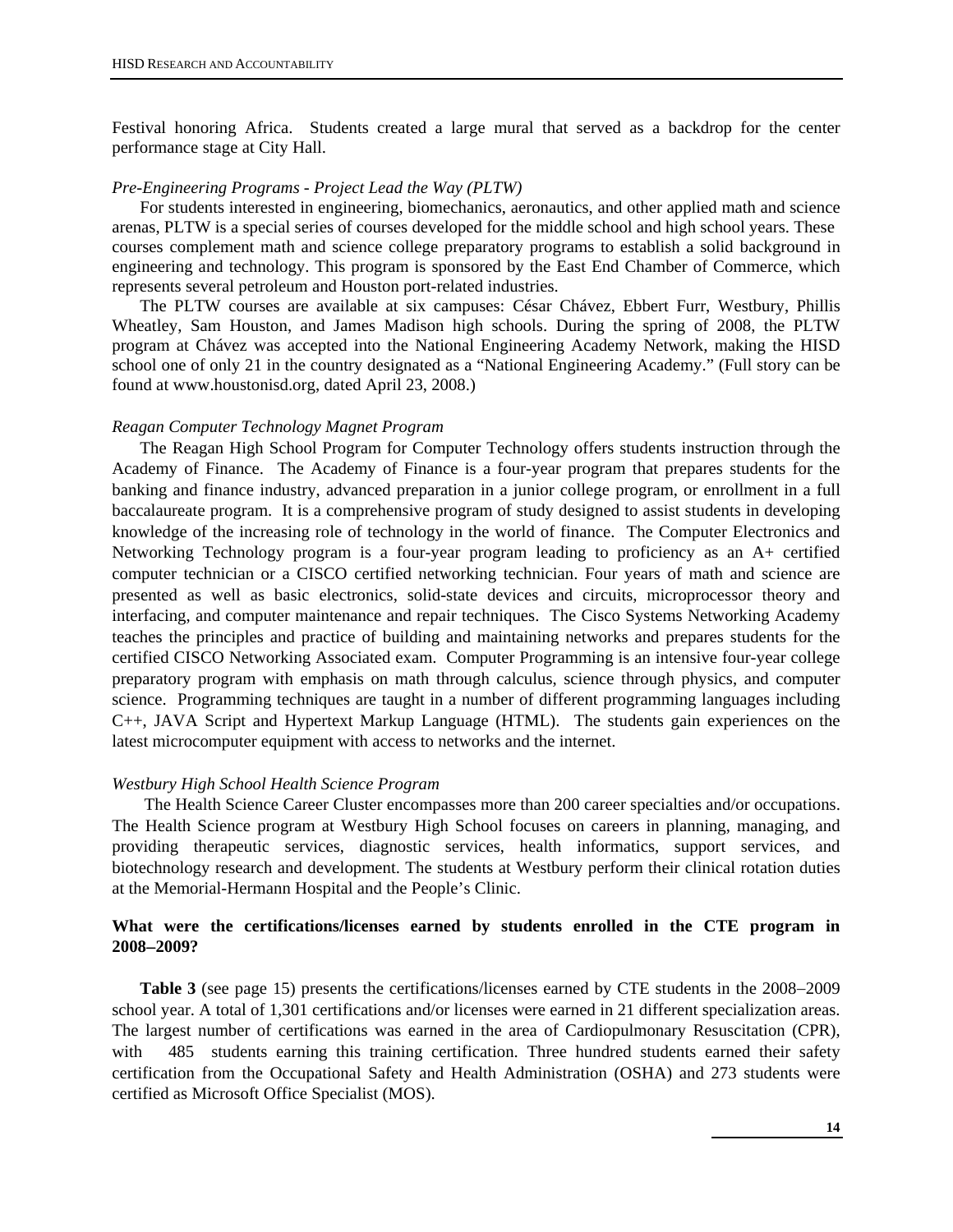| Table 5. Certifications/Licenses Earned by CTE Students, 2008–2009                     |                 |               |
|----------------------------------------------------------------------------------------|-----------------|---------------|
|                                                                                        | 2008-2009       |               |
|                                                                                        | $\underline{N}$ | $\frac{0}{0}$ |
| Adobe Certified Associates                                                             | 7               | 0.5           |
| American Heart Association - CPR                                                       | 65              | 5.0           |
| American Red Cross - Cardiopulmonary Resuscitation (CPR)                               | 420             | 32.3          |
| Autocad                                                                                | 8               | 0.6           |
| Autodesk Inventor                                                                      | 8               | 0.6           |
| <b>Certified Nurse Assistant</b>                                                       | 4               | 0.3           |
| Comp TIA A+ (Computer Technician)                                                      | 23              | 1.8           |
| Cosmetology                                                                            | $\overline{c}$  | 0.2           |
| Department of Public Safety Certifications in National Crime Information Center (NCIC) |                 |               |
| and the Texas Crime Information Center (TCIC) Databases                                | 12              | 0.9           |
| <b>Electrician Apprentice</b>                                                          | $\overline{2}$  | 0.2           |
| Microsoft Office Specialist (MOS)                                                      | 273             | 21.0          |
| National Academy of Emergency Dispatch (NAED) Certified Emergency                      |                 |               |
| Telecommunicator                                                                       | 24              | 1.8           |
| National Center for Construction Education and Research (NCCER) -Heavy Equipment       | 25              | 1.9           |
| National Professional Certification in Customer Service                                | 11              | 0.8           |
| $Network+$                                                                             | $\overline{2}$  | 0.2           |
| Occupational Safety and Health Administration (OSHA) Safety Certified                  | 300             | 23.1          |
| Pet CPR                                                                                | 14              | 1.1           |
| Pharmacy Technician                                                                    | 1               | 0.1           |
| ServSafe Food Safety Certification                                                     | 31              | 2.4           |
| Texas Commission on Law Enforcement Officer Standards and Education (TCLEOSE) -        |                 |               |
| <b>Emergency Communication</b>                                                         | 32              | 2.5           |
| TCLEOSE - VESTA Map Star                                                               | 32              | 2.5           |
| Texas Plumber's Apprentice License                                                     | 5               | 0.4           |
| <b>Total Number of Certifications/Licenses Earned</b>                                  | 1,301           | 100.0         |

| Table 3. Certifications/Licenses Earned by CTE Students, 2008–2009 |  |  |
|--------------------------------------------------------------------|--|--|

Source: Department of Career and Technical Education, 2009.

**What were the trends in Texas Assessment of Knowledge and Skills (TAKS) performance of students enrolled in the CTE program as compared to HISD students over the past three school years, 2006–2007 to 2008**−**2009?** 

**Table 4** (see page 16) and **Figures 1** through **4** (see pp.17-18) display the 2007 through 2009 student performance on the English TAKS by subtest for the following student groups: CTE 2 (coherent sequence), CTE 3 (Tech Prep), and non-CTE students. **Figure 1** (see page 17) shows that the percent of CTE 2 and CTE 3 students passing the math subtest of the TAKS was higher than the percent passing of non-CTE students from 2007 to 2009. **Figure 2** (see page 17) shows that the percentage of CTE 2 students passing the TAKS reading/English language arts (ELA) subtest was higher than non-CTE students from 2007 to 2009, with an average percentage-point difference of 4.3. For the spring of 2008, CTE 3 students had a larger percentage of students passing the TAKS reading/ ELA subtest as compared to non-CTE students. However, for spring 2007 and spring 2009, the percentage of CTE 3 students passing the reading/ ELA subtest of the TAKS was below the performance of CTE 2 students and non-CTE students.

As seen in **Figure 3** (see page 18), a larger percentage of non-CTE students (67 percent) passed the TAKS science subtest as compared to CTE 2 (60 percent) and CTE 3 (63 percent) students in the spring of 2007. The opposite was the case during the 2008 administration, with CTE 2 and CTE 3 students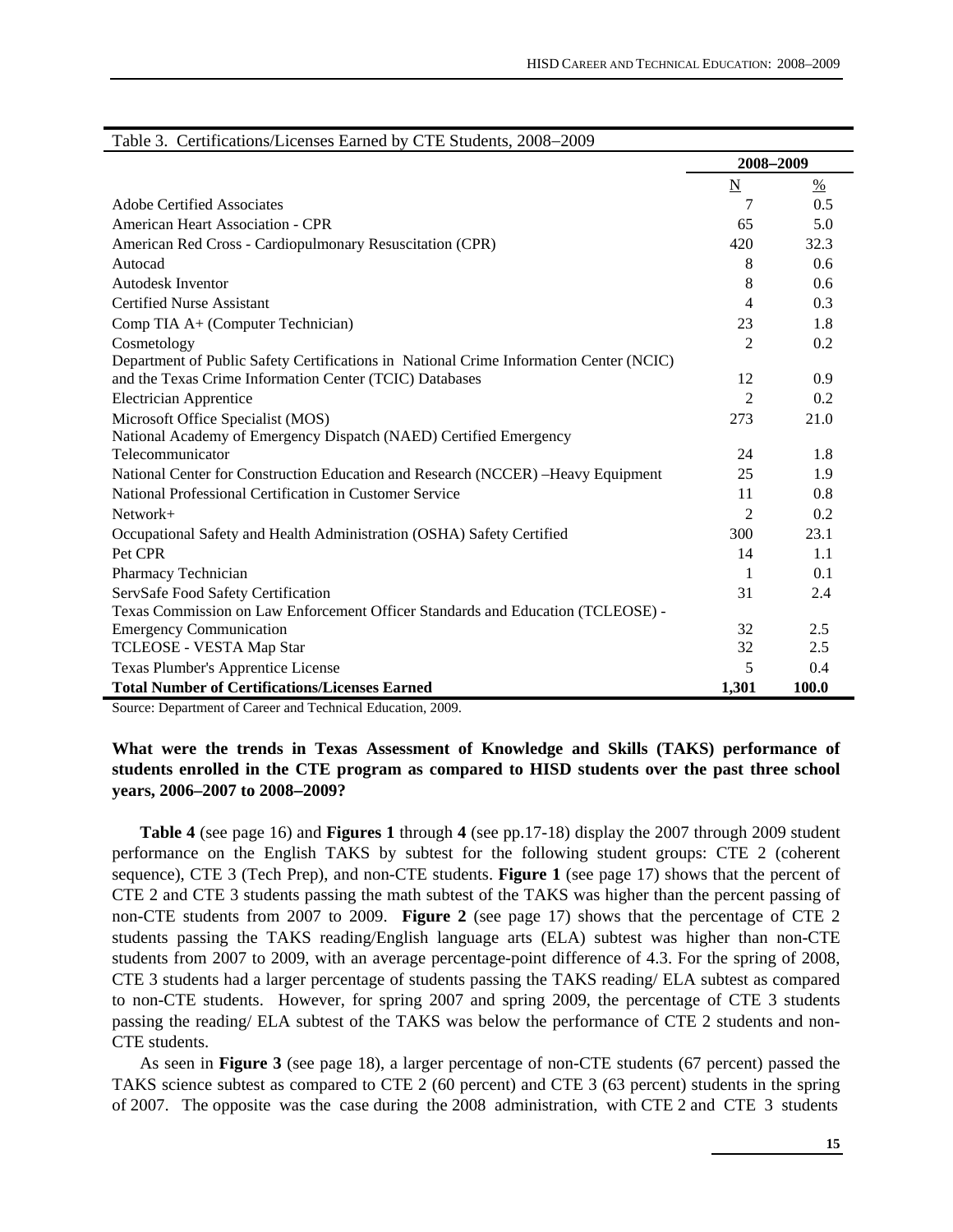|                       |               | 2007           |               | 2008           | 2009          |         |  |
|-----------------------|---------------|----------------|---------------|----------------|---------------|---------|--|
|                       | #             | $\frac{0}{0}$  | #             | $\frac{0}{0}$  | #             | $\%$    |  |
|                       | <b>Tested</b> | <b>Passing</b> | <b>Tested</b> | <b>Passing</b> | <b>Tested</b> | Passing |  |
| <b>Mathematics</b>    |               |                |               |                |               |         |  |
| CTE <sub>2</sub>      | 6,247         | 65             | 6,299         | 71             | 5,474         | 73      |  |
| CTE <sub>3</sub>      | 32            | 78             | 115           | 81             | 931           | 67      |  |
| Non-CTE               | 10,546        | 62             | 10,860        | 61             | 11,277        | 65      |  |
| <b>Reading/ELA</b>    |               |                |               |                |               |         |  |
| CTE <sub>2</sub>      | 9,754         | 83             | 8,926         | 89             | 7,565         | 90      |  |
| CTE <sub>3</sub>      | 31            | 74             | 113           | 87             | 944           | 85      |  |
| Non-CTE               | 10,718        | 81             | 11,108        | 82             | 11,513        | 86      |  |
| <b>Science</b>        |               |                |               |                |               |         |  |
| CTE <sub>2</sub>      | 6,933         | 60             | 6,160         | 74             | 5,336         | 75      |  |
| CTE <sub>3</sub>      | 32            | 63             | 80            | 84             | 805           | 66      |  |
| Non-CTE               | 5,188         | 67             | 5,154         | 71             | 5,847         | 72      |  |
| <b>Social Studies</b> |               |                |               |                |               |         |  |
| CTE <sub>2</sub>      | 6,896         | 87             | 6,137         | 93             | 5,324         | 94      |  |
| CTE <sub>3</sub>      | 32            | 84             | 80            | 96             | 801           | 91      |  |
| Non-CTE               | 5,131         | 89             | 5,100         | 90             | 5,803         | 92      |  |

#### Table 4. CTE 2, CTE 3, and Non-CTE English TAKS Performance, Spring 2007−2009 **Academic Year**

Note: Data retrieved from TEA TAKS, 2007– 2009.

passing at higher rates (74 and 84 percent, respectively) than non-CTE students (71 percent). For the 2009 TAKS performance, the percent of CTE 2 students (75 percent) passing the science subtest remained higher than the non-CTE students (72 percent), while the percent of CTE 3 students passing decreased to 66 percent.

**Figure 4** (see page 18) shows that a larger percentage of non-CTE students (89 percent) passed the social studies subtest of the TAKS than the CTE 2 (87 percent) and CTE 3 students (84 percent) in the spring of 2007. Conversely, higher percentages of CTE 2 and CTE 3 students passed the social studies TAKS subtests as compared to non-CTE students during the 2008 administration. For 2008, the passing percentages were 93 percent for CTE 2 students, 96 percent for CTE 3 students, and 90 percent for non-CTE students. For 2009, the passing percentages were 94 percent for CTE 2 students was 94 percent, 91 percent for CTE 3 students, and 92 percent for non-CTE students, with CTE 2 passing at a higher rate than CTE 3 and non-CTE students.

#### **Performance-Based Monitoring Analysis System**

The Texas Education Agency (TEA) has the Performance-Based Monitoring Analysis System (PBMAS) to examine the TAKS performance of students from various populations within special programs, including CTE. **Table 5** (see page 19) shows the PBMAS TAKS performance results and the acceptable performance levels for 2008 and 2009. The PBMAS has a built-in improvement component such that school programs that have not met acceptable performance levels are given three years to make improvements. Each year, required improvement standards are calculated using the current year's performance rates and the previous year's performance rates. [Details about required improvement calculations can be found at in the PBMAS Manual (TEA, 2009a).]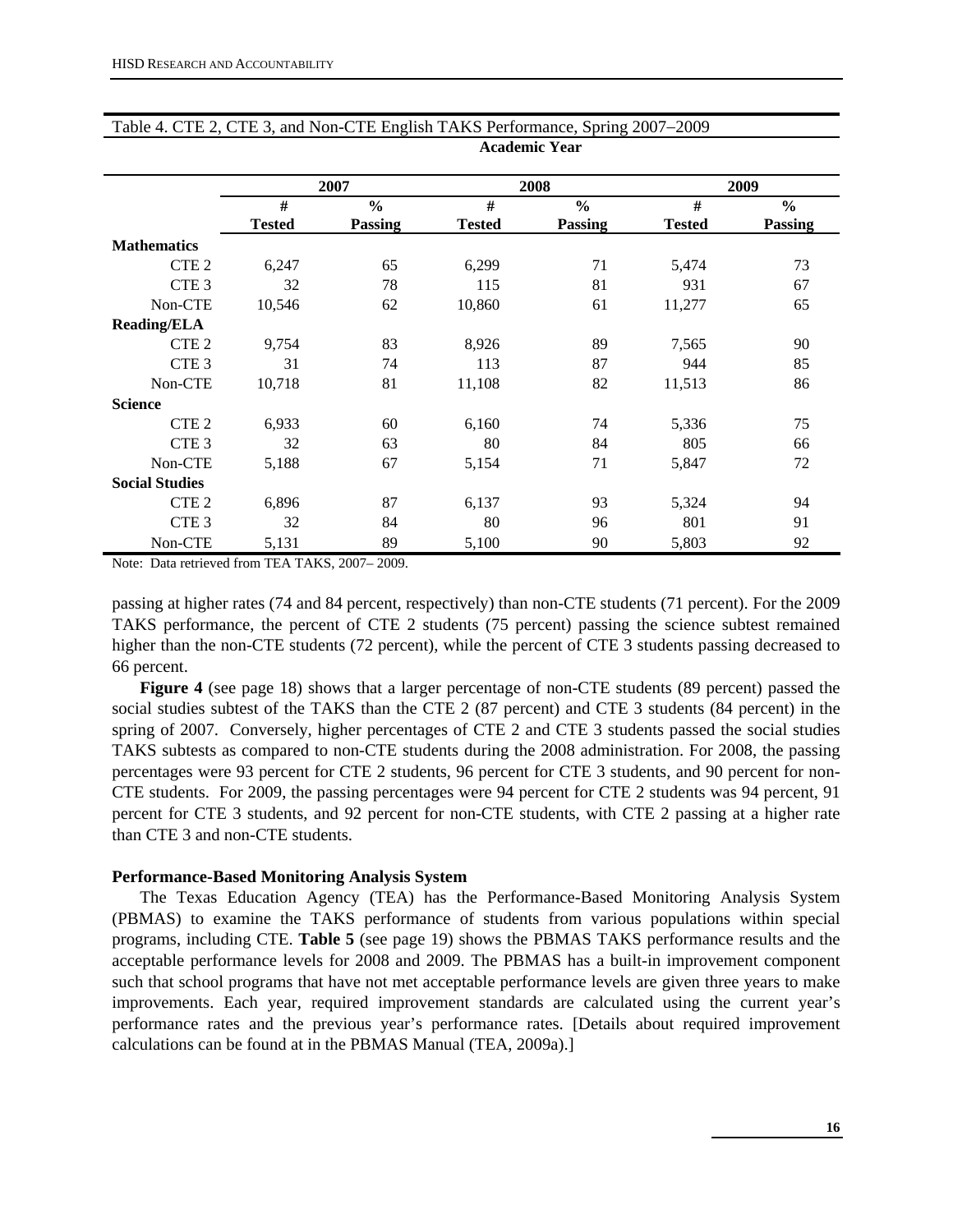

Figure 1. English TAKS math performance for CTE 2 and CTE 3 students compared to non-CTE students, 2007−2009.

Note: Data retrieved from TEA TAKS, 2007– 2009.



Figure 2. English TAKS reading/English Language Arts performance for CTE 2 and CTE 3 students compared to non-CTE students, 2007−2009.

Note: Data retrieved from TEA TAKS, 2007– 2009.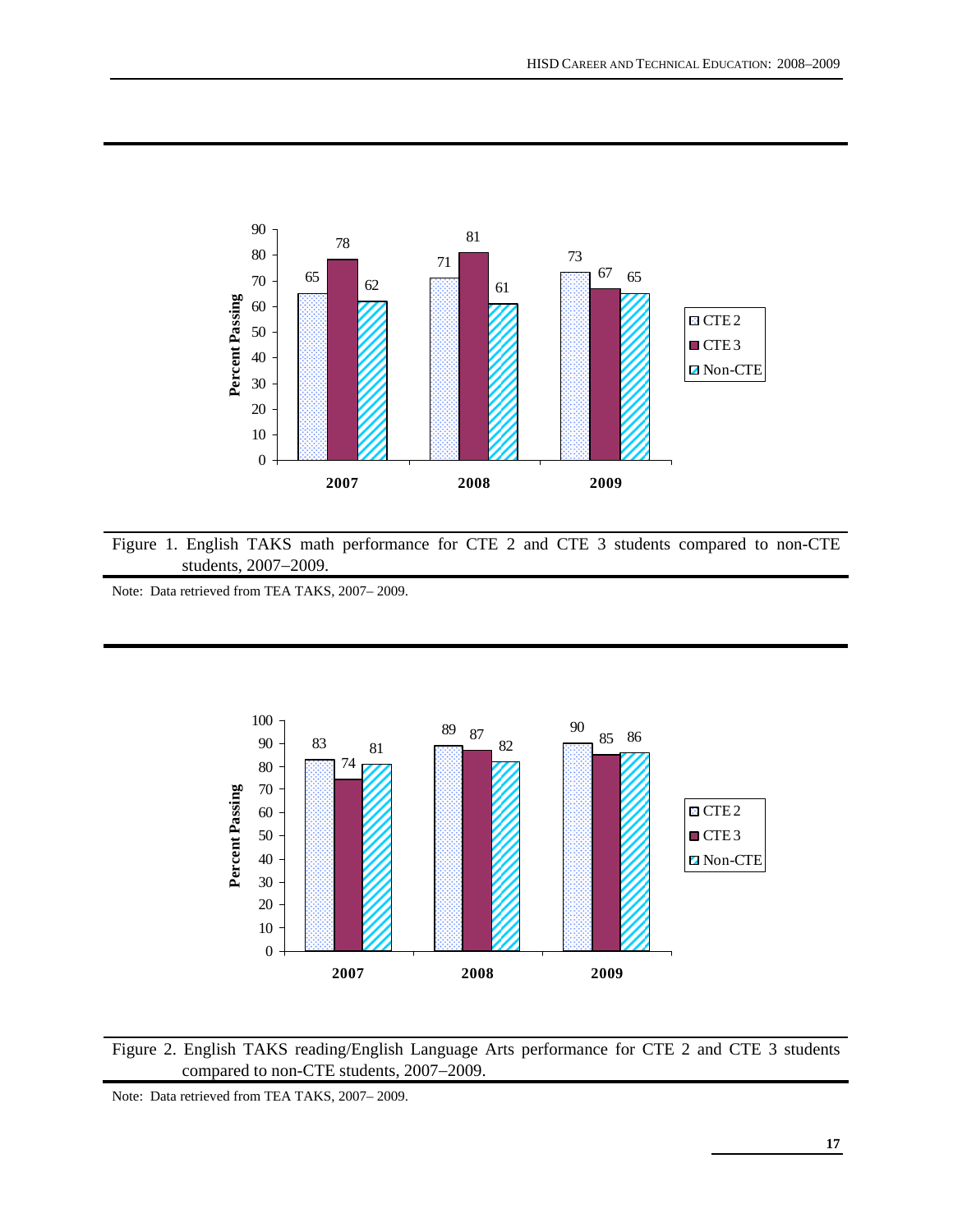

Figure 3. English TAKS science performance for CTE 2 and CTE 3 students compared to non-CTE students, 2007−2009.

Note: Data retrieved from TEA TAKS, 2007– 2009.





Note: Data retrieved from TEA TAKS, 2007– 2009.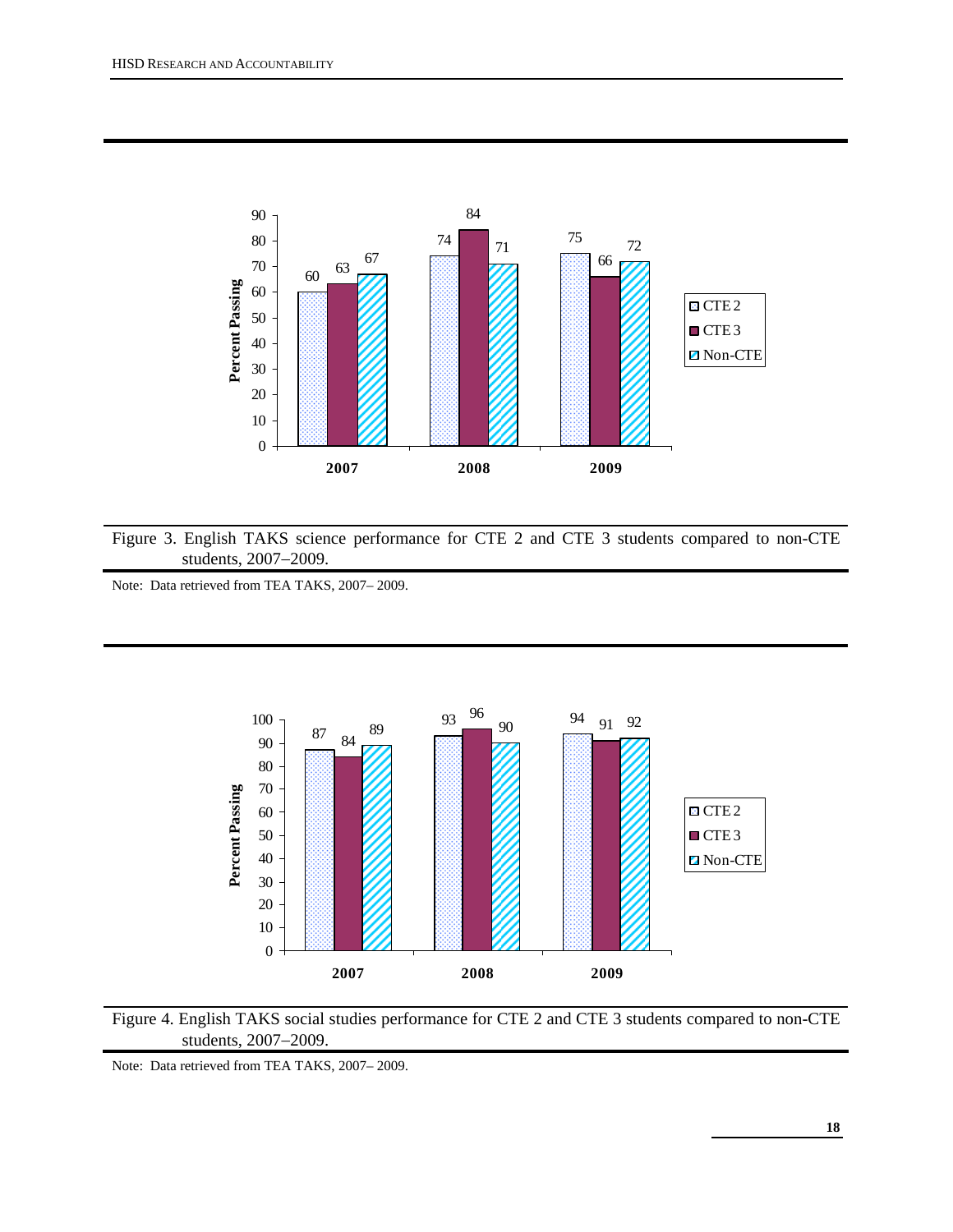|                          |                              |                          | <b>Academic Year</b>                                            |                    |                          |                                                          |
|--------------------------|------------------------------|--------------------------|-----------------------------------------------------------------|--------------------|--------------------------|----------------------------------------------------------|
|                          |                              | 2008                     |                                                                 |                    | 2009                     |                                                          |
|                          | $\mathbf N$<br><b>Tested</b> | $\frac{0}{0}$<br>Passing | Acceptable<br><b>Performance</b><br><b>Level</b><br>(% Passing) | N<br><b>Tested</b> | $\frac{0}{0}$<br>Passing | Acceptable<br><b>Performance</b><br>Level<br>(% Passing) |
| <b>Economically-</b>     |                              |                          |                                                                 |                    |                          |                                                          |
| <b>Disadvantaged</b>     |                              |                          |                                                                 |                    |                          |                                                          |
| <b>Mathematics</b>       | 5,849                        | 69.9                     | 50.0                                                            | 5,163              | 70.5                     | 55.0                                                     |
| Reading/ELA              | 5,951                        | 87.9                     | 70.0                                                            | 5,218              | 89.3                     | 70.0                                                     |
| Science                  | 4,065                        | 70.6                     | 45.0                                                            | 3,786              | 70.5                     | 50.0                                                     |
| <b>Social Studies</b>    | 4,060                        | 91.9                     | 65.0                                                            | 3,780              | 92.2                     | 70.0                                                     |
| <b>Limited English</b>   |                              |                          |                                                                 |                    |                          |                                                          |
| Proficiency              |                              |                          |                                                                 |                    |                          |                                                          |
| Mathematics              | 354                          | $34.7*$                  | 50.0                                                            | 351                | $36.5^2$                 | 55.0                                                     |
| Reading/ELA              | 379                          | $38.3*$                  | 70.0                                                            | 351                | $37.6^3$                 | 70.0                                                     |
| Science                  | 247                          | $30.0*$                  | 45.0                                                            | 273                | $30.8^2$                 | 50.0                                                     |
| <b>Social Studies</b>    | 246                          | $64.6*$                  | 65.0                                                            | 272                | 62.1 <sup>1</sup>        | 70.0                                                     |
| <b>Special Education</b> |                              |                          |                                                                 |                    |                          |                                                          |
| <b>Mathematics</b>       | 312                          | $30.1^2$                 | 50.0                                                            | 228                | $36.4*$                  | 55.0                                                     |
| Reading/ELA              | 337                          | $56.1^2$                 | 70.0                                                            | 243                | $63.4*$                  | 70.0                                                     |
| Science                  | 282                          | $33.0*$                  | 45.0                                                            | 246                | $33.3^{2}$               | 50.0                                                     |
| <b>Social Studies</b>    | 280                          | $63.6*$                  | 65.0                                                            | 252                | $68.7*$                  | 70.0                                                     |
| <b>Tech Prep Program</b> |                              |                          |                                                                 |                    |                          |                                                          |
| <b>Mathematics</b>       | 120                          | 80.0                     | 50.0                                                            | 906                | 69.1                     | 55.0                                                     |
| Reading/ELA              | 118                          | 87.3                     | 70.0                                                            | 918                | 86.7                     | 70.0                                                     |
| Science                  | 85                           | 83.5                     | 45.0                                                            | 803                | 66.4                     | 50.0                                                     |
| <b>Social Studies</b>    | 85                           | 96.5                     | 65.0                                                            | 799                | 91.4                     | 70.0                                                     |

Table 5. CTE TAKS Passing Rates by Economically-Disadvantaged, LEP, Special Education, and Tech Prep Program Participation, Spring 2008−Spring 2009

Source: Performance-Based Monitoring Analysis System, Texas Education Agency, 2008−2009.

Note: Data is reported for students coded CTE 2 or CTE 3 only.

\*: Met PBMAS required improvement standard.

1: Passing rate is 0.1 to 10.0 percentage points below the subject-area standard.

2: Passing rate is 10.1 to 20.0 percentage points below the subject-area standard.

3: Passing rate is at least 20.1 percentage points below the subject-area standard.

For the PBMAS, TEA recognized CTE students as those who were in ninth through eleventh grade and coded as CTE 2 (coherent sequence) or CTE 3 (Tech Prep). The TAKS passing rates of CTE 2 and CTE 3 students are combined by category (see Table 5). For spring 2008 and 2009, the TAKS passing rates of CTE students who were classified as economically disadvantaged and those enrolled in Tech Prep surpassed TEA acceptable performance levels on all subject subtests.

In the spring of 2008, students classified as limited English proficiency (LEP) made the required improvements in passing rates on all TAKS subtests and were rated as having acceptable performance. However, in the spring of 2009, CTE LEP students did not reach the acceptable performance levels for any of the subject subtests. In the spring of 2008, CTE students receiving special education services met the required improvements standard and were rated acceptable on the science and social studies subtests of TAKS. During the same time period, these students did not meet the performance standard for mathematics and reading/ELA. In 2009, CTE students receiving special education services met the required improvements and were rated acceptable on the TAKS mathematics, reading/ELA and social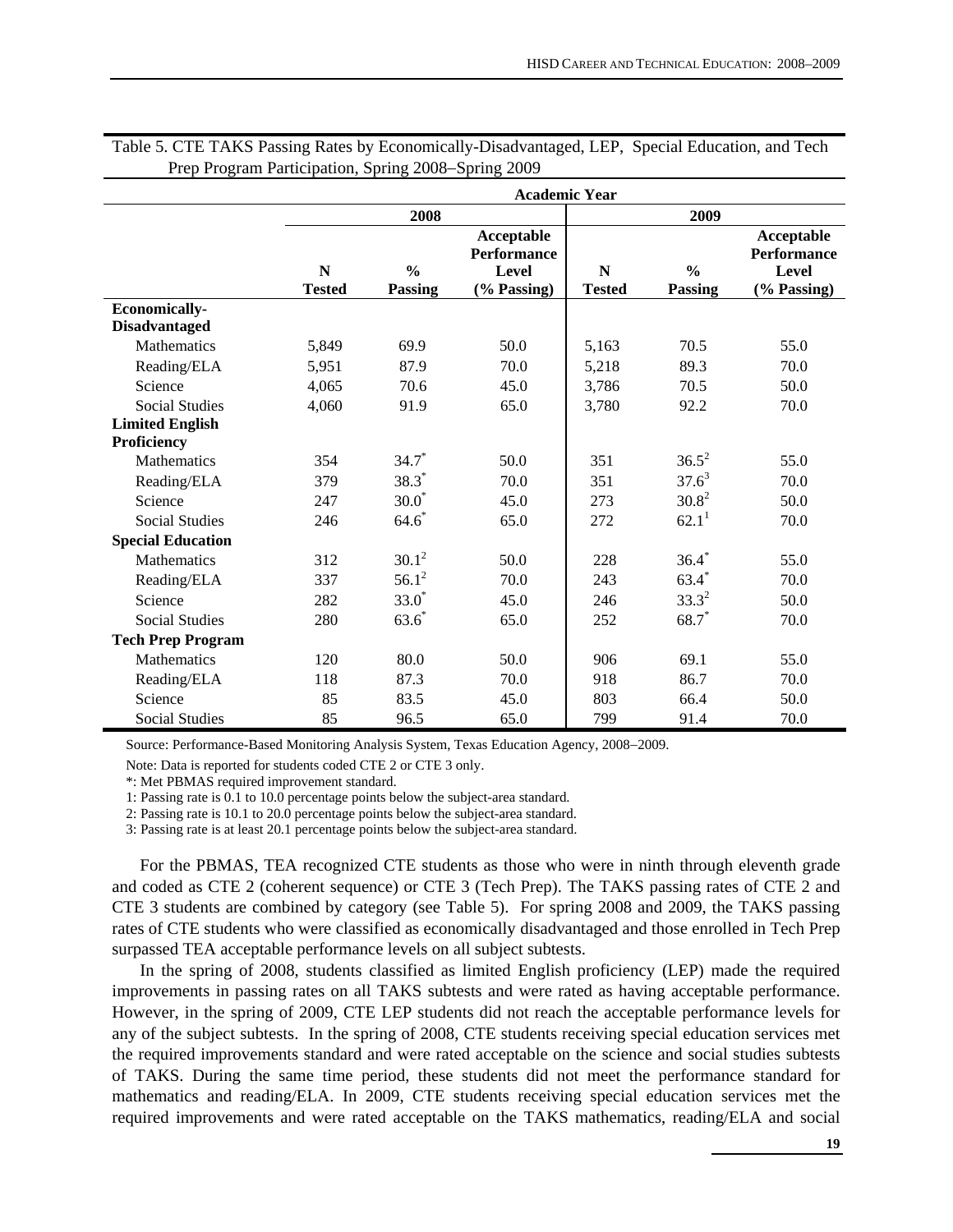studies subtests. However, these students did not meet the 2009 acceptable performance standard for science.

#### **What were the graduation and annual dropout rates for students enrolled in the CTE program as compared to HISD students over the past three years, 2005–2008?**

#### *Graduation Rates*

The graduation rates for twelfth-grade students coded as CTE 2 (coherent sequence) and CTE 3 (Tech Prep) from the 2005−2006 to the 2007−2008 school years are presented in **Figure 5**. Students who took CTE courses as general electives and coded as CTE 1 are not included. It is reflected in Figure 5 that the total number of CTE graduates increased over the three-year period, from 2,585 graduates in the spring of 2006 to 3,390 graduates in the spring of 2008. During the same time period, the number of HISD graduates rose slightly from 7,853 to 7,976. There has also been a 31.3 percent increase in the number of CTE 2 graduates from spring 2006 (2,558) to spring 2008 (3,359). The number of CTE 3 graduates fluctuated from 27 in spring 2006, to 41 in spring 2007, and to 31 in spring 2008.

In **Table 6** (see page 21), graduation rates are displayed by CTE codes and diploma types. Twelfthgrade students earn one of three diploma distinctions based on the level and quantity of credits acquired during high school. These three diploma types are Regular/Minimum, Recommended, and Distinguished Achievement. Students receiving special education services who complete their Individualized Education Plan at the end of their four years in high school also receive a diploma. From spring 2006 to spring 2008, the largest percentages of CTE graduates each year earn the Recommended diploma distinction, with an average of 84 percent. As displayed in Table 6, the number of CTE 2 students with the highest diploma type, Distinguished Achievement, rose from 22 in spring 2006 to 195 in spring 2008.



Figure 5. Number of graduates by CTE code, CTE total, and HISD totals 2005−2006 through 2007−2008.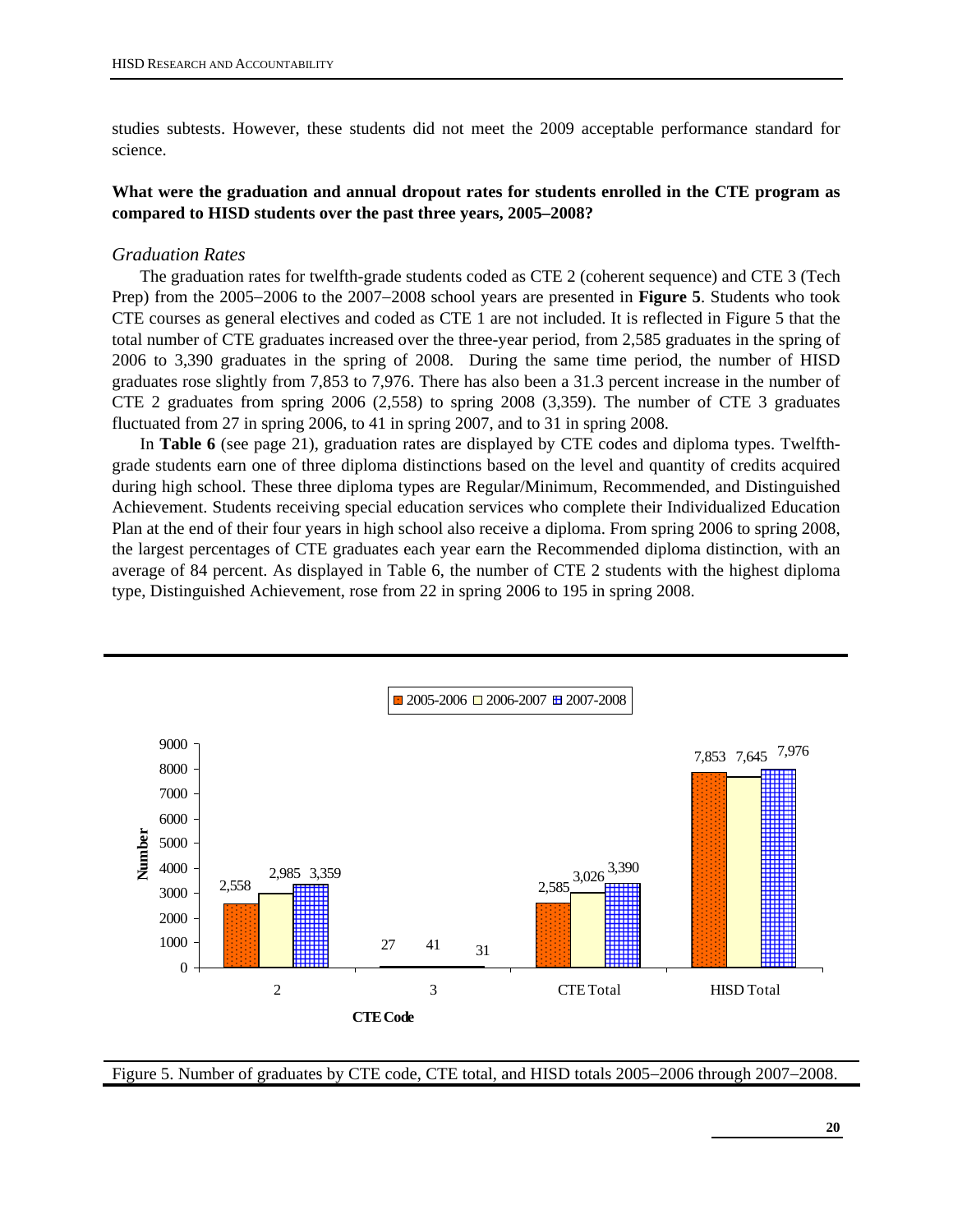|                 | Table 6. CTE Graduation Rates by Diploma Type, 2006–2008                                |                             |                            |                             |                             |                              |                             |  |  |  |  |
|-----------------|-----------------------------------------------------------------------------------------|-----------------------------|----------------------------|-----------------------------|-----------------------------|------------------------------|-----------------------------|--|--|--|--|
| <b>CTE Code</b> | <b>Type of Diploma</b>                                                                  | 2006                        |                            | 2007                        |                             | 2008                         |                             |  |  |  |  |
|                 |                                                                                         | N                           | $\frac{6}{9}$              | N                           | $\frac{6}{9}$               | N                            | $\%$                        |  |  |  |  |
| $\overline{2}$  | Completion of Individualized<br><b>Education Plan</b>                                   | 135                         | 5.3                        | 162                         | 5.4                         | 119                          | 3.5                         |  |  |  |  |
|                 | Regular/Minimum<br>Recommended<br>Distinguished Achievement<br>Total                    | 164<br>2,237<br>22<br>2,558 | 6.4<br>87.4<br>.9<br>100.0 | 210<br>2,561<br>52<br>2,985 | 7.0<br>85.9<br>1.7<br>100.0 | 262<br>2,783<br>195<br>3,359 | 7.8<br>82.9<br>5.8<br>100.0 |  |  |  |  |
| 3               | Completion of Individualized<br><b>Education Plan</b><br>Regular/Minimum<br>Recommended | 5<br>21                     | 3.7<br>18.5<br>77.8        | 3<br>36                     | 7.4<br>2.4<br>87.8          | $\Omega$<br>26               | $0.0\,$<br>3.2<br>83.8      |  |  |  |  |
|                 | Distinguished Achievement<br>Total                                                      | $\Omega$<br>27              | 0.0<br>100.0               | 41                          | 2.4<br>100.0                | 4<br>31                      | 13.0<br>100.0               |  |  |  |  |
|                 |                                                                                         |                             |                            |                             |                             |                              |                             |  |  |  |  |

#### *Longitudinal Graduation Rates*

The longitudinal graduation rate represents the percentage of students from a class of beginning ninth graders who complete their high school education by their anticipated graduation date (Texas Education Agency, 2009b). **Figure 6** (see page 22) displays the four-year longitudinal graduation rates for CTE (codes 2 and 3 combined) and HISD students for the 2006, 2007, and 2008 graduating classes. The percentages of CTE students from the ninth-grade cohort graduating from high school in a four-year period remained relatively steady from the class of 2006 to the class of 2007 (79.9 percent to 79.4 percent). However, for the class of 2008, the percentage of CTE students from the ninth-grade cohort graduating from high school in a four-year period increased from the previous year by 5.3 percentage points to 84.7 percent.

For each year displayed, the percentage of CTE students graduating from high school in the four-year period was higher than that of the district. Analyzing the four-year longitudinal graduation rate differences between CTE students and HISD students revealed that the percentage-point differences continue to grow from the class of 2006 to the class of 2008. For the class of 2006, the four-year longitudinal graduation rate for CTE students was 79.9 percent, while the rate for HISD students was 67.1, a 12.8 percentage-point difference. This difference continued to increase for the class of 2007 to 15.1 percent and to 16.5 for the class of 2008.

#### *Annual Dropout Rates*

**Table 7** (see page 22) presents the annual dropout rates (Grades 9 through 12) for CTE and HISD students for the 2005−2006, 2006−2007, and the 2007−2008 school years. The annual dropout rate (reported in percentages) is the number of students that dropped out of school in grades 9 through 12 in a particular school year divided by the number of students enrolled in that particular school year. From 2005−2006 to 2007−2008, the fluctuations in the CTE annual dropout rates mirrored those of the district's annual dropout rates. In 2005−2006, the annual dropout rate of the CTE students (codes 2 and 3) was 3.6 percent, rose to 4.3 percent in 2006−2007, and decreased to 2.0 percent in 2007−2008. The annual dropout rates for HISD students was 6.5 percent (2005−2006), 7.2 percent (2006−2007), and 4.8 percent (2007−2008). For the three school years analyzed, the annual dropout rates for CTE students remained lower than the annual dropout rates for HISD students, with an average difference of 2.9 percentage points.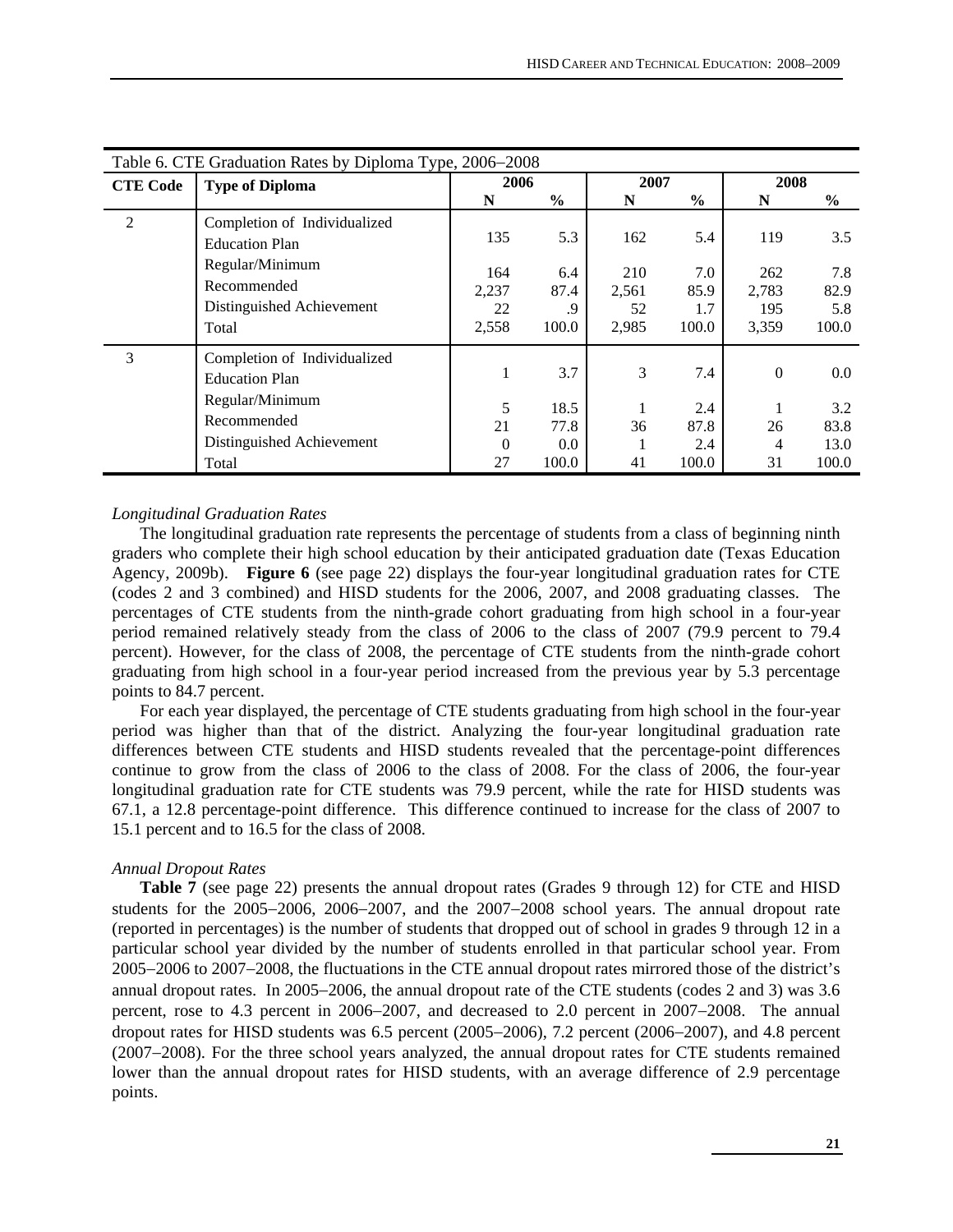

Figure 6. CTE<sup>+</sup> and HISD<sup>\*</sup> Four-Year Longitudinal Graduation Rates Based on Ninth Grade Cohorts, 2006−2008.

+Source: Performance-Based Monitoring Analysis System, Texas Education Agency, 2008−2009.

\*Source: Secondary School Completion and Dropouts in Texas Public Schools Reports, 2007−2008.

|          | Table 7. CTE and HISD Annual Dropout Rates, Grades 9 through 12, 2006–2008 |                                           |                                  |                                         |                                         |                                  |                                         |                                         |                                  |  |  |  |  |
|----------|----------------------------------------------------------------------------|-------------------------------------------|----------------------------------|-----------------------------------------|-----------------------------------------|----------------------------------|-----------------------------------------|-----------------------------------------|----------------------------------|--|--|--|--|
|          | <b>Academic Year</b>                                                       |                                           |                                  |                                         |                                         |                                  |                                         |                                         |                                  |  |  |  |  |
|          |                                                                            | 2005-2006                                 |                                  |                                         | 2006-2007                               |                                  |                                         | 2007-2008                               |                                  |  |  |  |  |
|          | <b>Total</b><br># of<br><b>Dropouts</b>                                    | <b>Total</b><br>$#$ of<br><b>Students</b> | <b>Dropout</b><br>Rate<br>$(\%)$ | <b>Total</b><br># of<br><b>Dropouts</b> | <b>Total</b><br># of<br><b>Students</b> | <b>Dropout</b><br>Rate<br>$(\%)$ | <b>Total</b><br># of<br><b>Dropouts</b> | <b>Total</b><br># of<br><b>Students</b> | <b>Dropout</b><br>Rate<br>$(\%)$ |  |  |  |  |
| $CTE^+$  | 477                                                                        | 13.287                                    | 3.6                              | 630                                     | 14.714                                  | 4.3                              | 274                                     | 13.724                                  | 2.0                              |  |  |  |  |
| $HISD^*$ | 3.647                                                                      | 56.298                                    | 6.5                              | 3.787                                   | 52,795                                  | 7.2                              | 2.478                                   | 51.945                                  | 4.8                              |  |  |  |  |

+Source: Performance-Based Monitoring Analysis System, Texas Education Agency, 2008−2009.

\*Source: Secondary School Completion and Dropouts in Texas Public Schools Reports, 2007−2009.

# **Discussion**

The HISD CTE Department offers career concentration courses and programs in which students are equipped with the academic and technical skills necessary to enter the workforce and/or continue their education at the post-secondary level after graduation. Exposure to a variety of CTE programs and courses allows students to explore their career options and gain mastery of career subject matter. Within their selected career concentrations, many CTE students are able to earn certifications and/or licenses as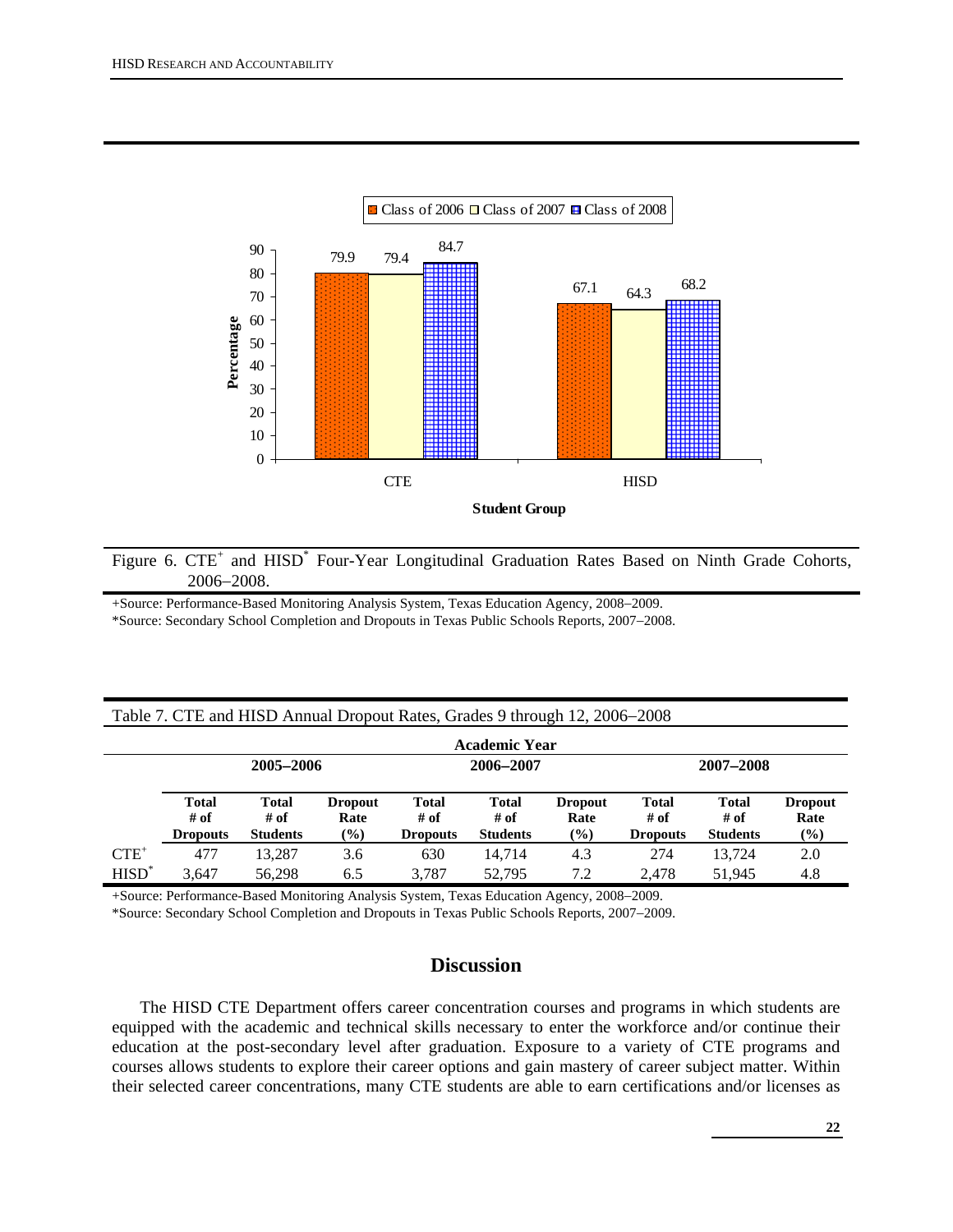evidence of their mastery. Participation in CTE student organizations fosters the development of leadership and other needed skills to succeed in post-secondary training and in the workforce.

In general, CTE students were found to be outperforming their non-CTE counterparts on TAKS subtests, especially those in a coherent sequence of courses. The higher performance by CTE students substantiates the belief that involvement in the CTE program can be beneficial for students. The number of CTE 2 and CTE 3 graduates with the Distinguished Achievement diploma rose from spring 2006 to spring 2007, although declined in 2008. In addition, students enrolled in CTE programming were found to have better 4-year graduation rates and lower annual dropout rates during the same time period, then the district's overall rates.

Currently, the CTE program offers rigorous academic and technical curricula, career counseling, business partnerships, as well as out-of-classroom learning experiences. The CTE program must continue to commit to a variety of programming and opportunities for students to develop their career knowledge and skills.

### **Recommendations**

- 1. Continue to provide program offerings and components across the career concentrations so that CTE program students can select interests from a variety of career pathways and participate in multiple career development experiences. The amount of diverse programming available for students encourages career exploration and helps students to develop an awareness of their future career options.
- 2. Given the success of the CTE EXPO, program personnel should continue to expand this program component. In addition to providing a platform for CTE students to display their work from their career-related courses, the EXPO serves as an advertisement of the program offerings within the CTE program. To greater promote the CTE program, parents and students from all elementary and middle schools should be invited to the CTE EXPO to expose younger students to CTE courses earlier in their academic endeavors. CTE administrators should consider holding the EXPO on at least one school day so that district teachers could bring students for an out-of-classroom learning experience.
- 3. The percentages of CTE students from the ninth-grade cohort graduating from high school in a fouryear period remained higher than the 4-year graduation rates of districtwide students. Similarly, annual dropout rates of CTE students were lower than those of HISD students. Considering the higher graduation rates and lower annual dropout rates of CTE students, efforts should be made to increase the enrollment of ninth and tenth-grade students in a coherent sequence (CTE 2) of courses and in the Tech Prep program (CTE 3). Early enrollment in the CTE program may help students develop a stronger connection to school and career-oriented activities such that graduation becomes a more realistic and attainable goal.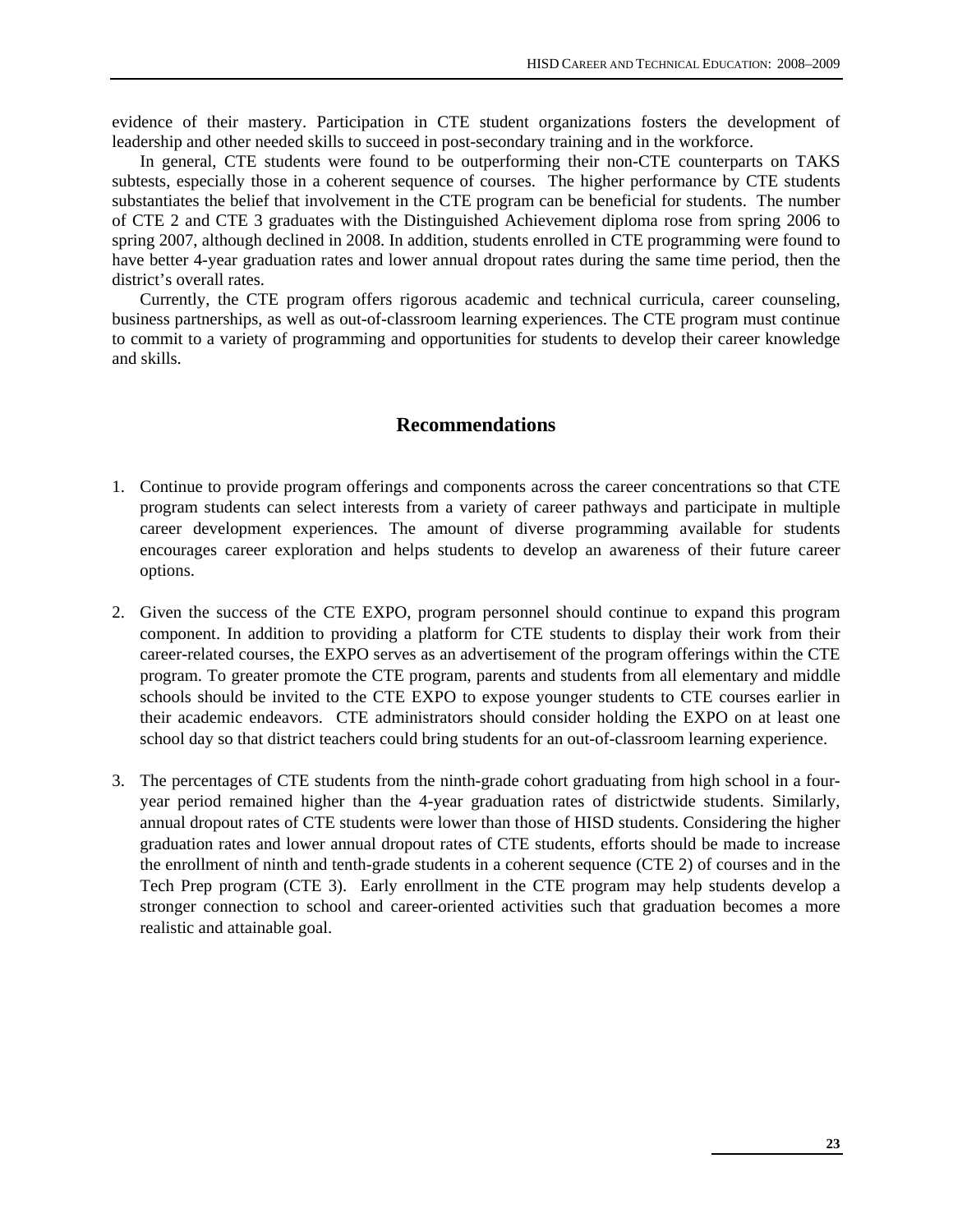# **References**

- Chávez High School Named a National Engineering Academy. (April 23, 2008). Retrieved February 19, 2009 from archived news at http://houstonisd.org.
- Houston Independent School District. (2007). Career and Technical Education Program Report 2006−2007. HISD, Department of Research and Accountability.
- Houston Independent School District. (2008). Career and Technical Education Program. Retrieved from http://www.houstonisd.org/portal/site/CareerTech.
- Texas State Plan for Career and Technical Education, 2008–2013. (2007). Retrieved August 4, 2008 from ritter.tea.state.tx.us/cte/Accountability/StatePlanFinal111607.pdf.
- Texas Education Agency. (2009a). Performance-Based Monitoring Analysis System 2009 Manual. Retrieved September 2, 2009 http://ritter.tea.state.tx.us/pbm/2009PBMASManualFinal.pdf.
- Texas Education Agency. (2009b). Secondary school completion and dropouts in Texas public schools, 2007−2008: District supplement (Document No. GE09 601 11). Austin, TX.
- Yates Students Help Local Artist Create Mural for International Festival. (April 4, 2008). Retrieved February 19, 2009 from archived news at http://houstonisd.org.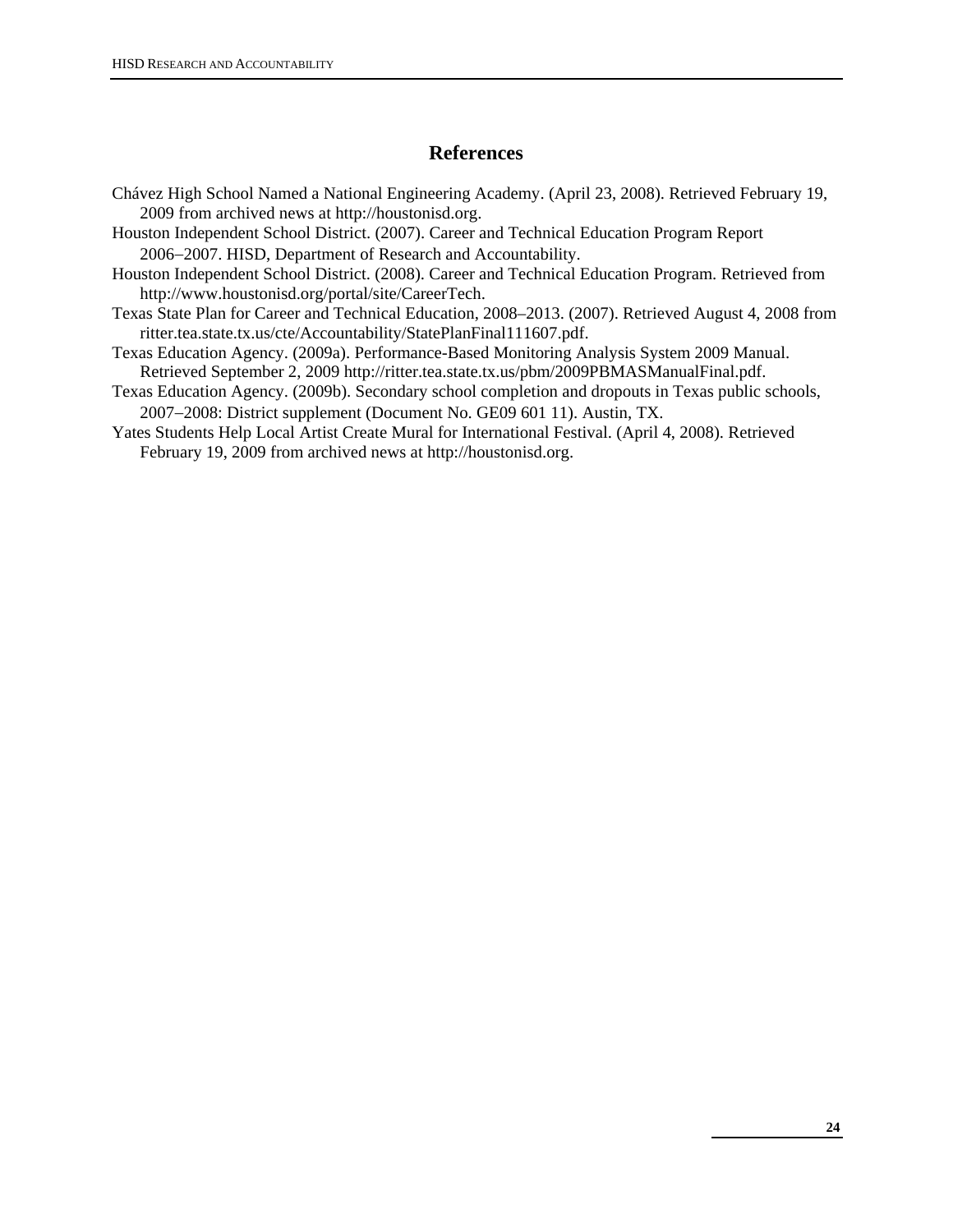| <b>Career Concentration</b>                | <b>Sample of Related Courses</b>                    |
|--------------------------------------------|-----------------------------------------------------|
| Agriculture, Food & Natural Resources      | Animal Science                                      |
|                                            | Applied Agricultural Science And Technology         |
|                                            | Floral Design And Interior Landscape Development    |
| Architecture & Construction                | Introduction to Construction Careers                |
|                                            | Piping Trades/Plumbing I                            |
|                                            | Mill and Cabinetmaking I                            |
| Audio/Visual Technology and Communications | <b>Advertising Design I</b>                         |
|                                            | Media Technology I                                  |
|                                            | Textile and Apparel Design                          |
| Business, Management and Administration    | Administrative Procedures I                         |
|                                            | Business Communications; Business Law               |
| <b>Education and Training</b>              | Child Development                                   |
|                                            | Child Care and Guidance, Management, and Services I |
| Finance                                    | Accounting I                                        |
|                                            | <b>Banking and Financial Systems</b>                |
| <b>Health Science</b>                      | <b>Health Science Technology</b>                    |
|                                            | Medical Terminology; Pharmacology                   |
| Hospitality and Tourism                    | Culinary Arts I                                     |
|                                            | <b>Hospitality Services I</b>                       |
|                                            | <b>Hotel Management</b>                             |
| <b>Human Services</b>                      | <b>Consumer and Family Economics</b>                |
|                                            | Introduction to Cosmetology                         |
|                                            | Personal and Family Development                     |
| <b>Information Technology</b>              | <b>Business Computer Information Systems I</b>      |
|                                            | Introduction to Computer Maintenance                |
|                                            | Keyboarding                                         |
| Public Safety, Corrections and Security    | Courts and Criminal Procedure                       |
|                                            | Criminal Investigation                              |
|                                            | <b>Emergency Communications</b>                     |
| Manufacturing                              | <b>Metal Trades I</b>                               |
|                                            | <b>Technology Systems</b>                           |
|                                            | Welding I                                           |
| Marketing, Sales and Service               | Advertising                                         |
|                                            | Entrepreneurship                                    |
|                                            | <b>Marketing Dynamics</b>                           |
|                                            | Professional Selling                                |
| Science, Technology, Engineering and       | Technical Introduction to Computer-Aided Drafting   |
| Mathematics                                | Introduction to Electrical/Electronics Careers      |
|                                            | Introduction To Engineering Design                  |
| Transportation, Distribution and Logistics | Automotive Technician I                             |
|                                            | Introduction To Transportation Service Careers      |

# **APPENDIX A Career Concentrations and Related Courses\*, 2007-2008**

\* Complete listing of courses can be found at http://www.houstonisd.org/portal/site/CareerTech.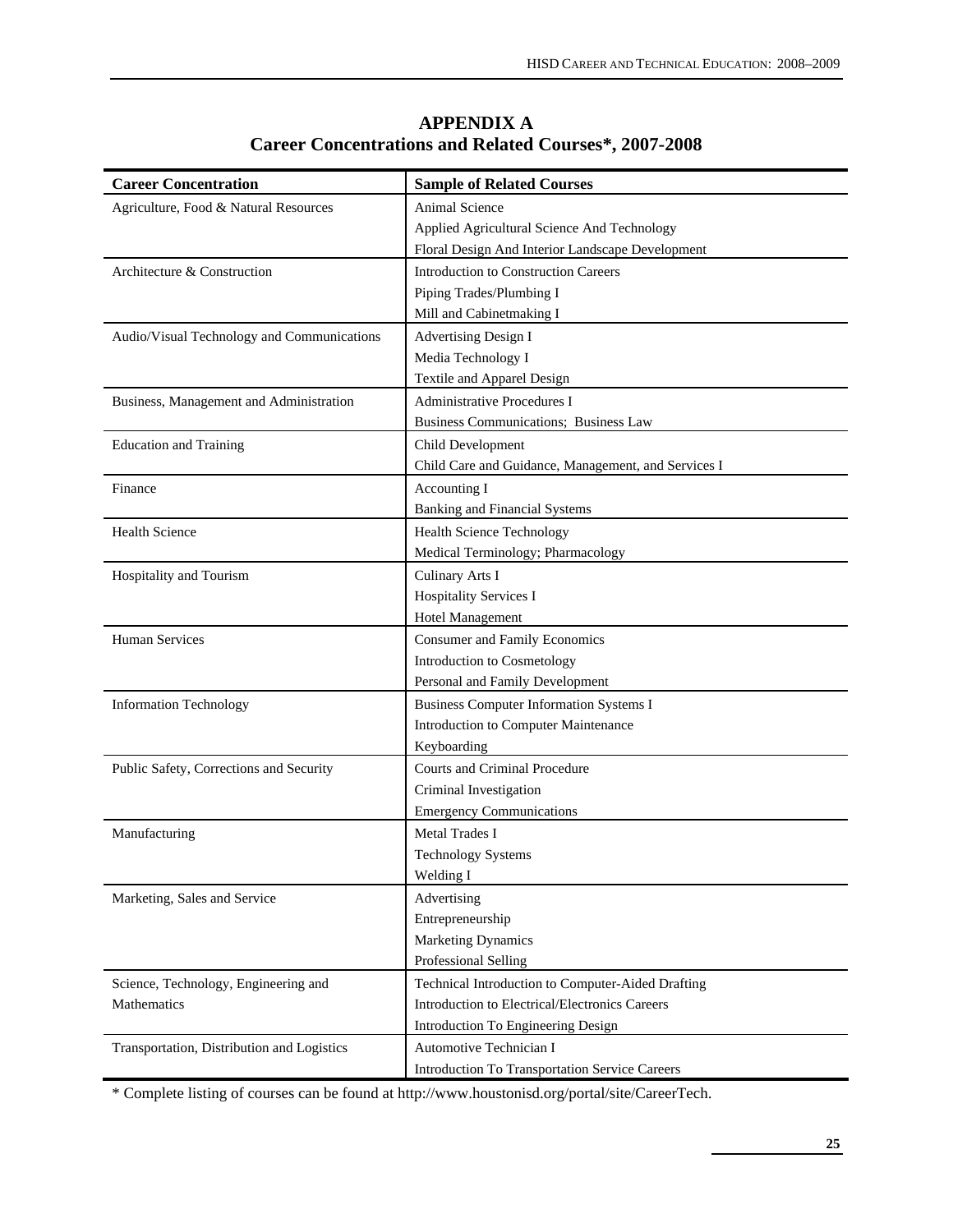# **APPENDIX B**

# **Enrollment in CTE Courses by Secondary Schools with Codes 2 and 3, 2008**−**2009**

|                             |                |                  | $\frac{0}{0}$          |                  | $\frac{0}{0}$    |                  | $\frac{0}{0}$          |                  | $\frac{0}{0}$ |                  | $\frac{0}{0}$    |
|-----------------------------|----------------|------------------|------------------------|------------------|------------------|------------------|------------------------|------------------|---------------|------------------|------------------|
|                             | <b>Total</b>   | AG               | $\mathbf{A}\mathbf{G}$ | AC               | AC               | AV               | $\mathbf{A}\mathbf{V}$ | <b>BS</b>        | $\mathbf{BS}$ | <b>ED</b>        | <b>ED</b>        |
| <b>District Totals</b>      | 17,577         | 483              | 2.7                    | 498              | 2.8              | 518              | 2.9                    | 734              | 4.2           | 903              | $\overline{5.1}$ |
| <b>School Name</b>          |                |                  |                        |                  |                  |                  |                        |                  |               |                  |                  |
| Austin                      | 1,397          | 116              | 8.3                    | $\overline{52}$  | $\overline{3.7}$ | $\overline{70}$  | $\overline{5.0}$       | $\overline{13}$  | 0.9           | $\overline{58}$  | $\overline{4.2}$ |
| <b>Bellaire</b>             | 947            | 119              | 12.6                   | $\boldsymbol{0}$ | 0.0              | 13               | 1.4                    | 20               | 2.1           | 24               | 2.5              |
| <b>Carter Career Center</b> | $\overline{c}$ | $\boldsymbol{0}$ | 0.0                    | $\boldsymbol{0}$ | 0.0              | $\boldsymbol{0}$ | 0.0                    | $\boldsymbol{0}$ | 0.0           | $\boldsymbol{0}$ | 0.0              |
| Chávez                      | 575            | 47               | 8.2                    | 16               | 2.8              | 20               | 3.5                    | 6                | 1.0           | 62               | 10.8             |
| Contemporary                |                |                  |                        |                  |                  |                  |                        |                  |               |                  |                  |
| Learning Center             | 109            | $\boldsymbol{0}$ | 0.0                    | $\boldsymbol{0}$ | 0.0              | $\overline{2}$   | 1.8                    | 8                | 7.3           | $\overline{4}$   | 3.7              |
| Davis                       | 267            | $\boldsymbol{0}$ | 0.0                    | $\boldsymbol{0}$ | 0.0              | 21               | 7.9                    | $\theta$         | 0.0           | 63               | 23.6             |
| DeBakey                     | 956            | $\boldsymbol{0}$ | 0.0                    | $\theta$         | 0.0              | $\overline{0}$   | 0.0                    | $\boldsymbol{0}$ | 0.0           | $\boldsymbol{0}$ | 0.0              |
| <b>East Early College</b>   | 36             | $\boldsymbol{0}$ | 0.0                    | $\theta$         | 0.0              | $\overline{0}$   | 0.0                    | $\mathbf{0}$     | 0.0           | $\boldsymbol{0}$ | 0.0              |
| Eastwood Academy            | 219            | $\boldsymbol{0}$ | 0.0                    | $\boldsymbol{0}$ | 0.0              | $\overline{0}$   | 0.0                    | $\theta$         | 0.0           | 9                | $\cdot$ 1        |
| Furr                        | 43             | $\theta$         | 0.0                    | 6                | 14.0             | $\overline{0}$   | 0.0                    | $\mathbf{1}$     | 2.3           | $\overline{0}$   | 0.0              |
| Harper Alternative          | 15             | $\overline{2}$   | 13.3                   | 5                | 33.3             | $\boldsymbol{0}$ | 0.0                    | $\boldsymbol{0}$ | 0.0           | $\mathbf{1}$     | 6.7              |
| Jones                       | 27             | $\boldsymbol{0}$ | 0.0                    | $\overline{0}$   | 0.0              | $\overline{2}$   | 7.4                    | $\overline{0}$   | 0.0           | 10               | 37.0             |
| Jordan                      | 1,789          | $\boldsymbol{0}$ | 0.0                    | 30               | 1.7              | 155              | 8.7                    | 98               | 5.5           | 202              | 11.3             |
| Kashmere                    | 508            | $\boldsymbol{0}$ | 0.0                    | 43               | 8.5              | 10               | 2.0                    | 21               | 4.1           | 33               | 6.5              |
| Lamar                       | 1,423          | 162              | 11.4                   | 98               | 6.9              | $\boldsymbol{0}$ | 0.0                    | 177              | 12.4          | 5                | 3.5              |
| Law E/CJ                    | 948            | $\boldsymbol{0}$ | 0.0                    | $\boldsymbol{0}$ | 0.0              | $\boldsymbol{0}$ | 0.0                    | 111              | 11.7          | 17               | 1.8              |
| Lee                         | 331            | $\mathbf{0}$     | 0.0                    | 20               | 6.0              | 16               | 4.8                    | 12               | 3.6           | 17               | 5.1              |
| Madison                     | 695            | 22               | 3.2                    | $\theta$         | 0.0              | 9                | 1.3                    | 33               | 4.7           | 98               | 14.1             |
| Milby                       | 728            | $\theta$         | 0.0                    | $\theta$         | 0.0              | 58               | 8.0                    | 17               | 2.3           | 11               | 1.5              |
| Ninth Grade College         |                |                  |                        |                  |                  |                  |                        |                  |               |                  |                  |
| Prep Academy                | 115            | $\boldsymbol{0}$ | 0.0                    | $\theta$         | 0.0              | $\overline{0}$   | 0.0                    | $\theta$         | 0.0           | $\theta$         | 0.0              |
| <b>REACH</b>                | 33             | $\theta$         | 0.0                    | $\overline{0}$   | 0.0              | $\boldsymbol{0}$ | 0.0                    | 6                | 18.1          | $\boldsymbol{0}$ | 0.0              |
| Reagan                      | 261            | $\boldsymbol{0}$ | 0.0                    | $\boldsymbol{0}$ | 0.0              | $\theta$         | 0.0                    | 6                | 2.3           | $\mathbf{1}$     | 3.8              |
| Sam Houston Math,           |                |                  |                        |                  |                  |                  |                        |                  |               |                  |                  |
| Science & Tech.             |                |                  |                        |                  |                  |                  |                        |                  |               |                  |                  |
| Center                      | 72             | $\boldsymbol{0}$ | 0.0                    | 8                | 11.1             | $\overline{0}$   | 0.0                    | $\theta$         | 0.0           | $\overline{c}$   | 2.8              |
| Scarborough                 | 297            | $\boldsymbol{0}$ | 0.0                    | 52               | 17.5             | 23               | 7.7                    | $\overline{7}$   | 2.4           | 10               | 3.4              |
| Sharpstown                  | 107            | $\boldsymbol{0}$ | 0.0                    | $\boldsymbol{0}$ | 0.0              | 5                | 4.7                    | 9                | 8.4           | 24               | 22.4             |
| Sterling                    | 676            | $\theta$         | 0.0                    | 36               | 5.3              | $\overline{0}$   | 0.0                    | $\overline{9}$   | 1.3           | 3                | 0.4              |
| Waltrip                     | 1,981          | $\boldsymbol{0}$ | 0.0                    | 45               | 2.3              | $\overline{0}$   | 0.0                    | 22               | 1.1           | 158              | 8.0              |
| Washington                  | 18             | $\boldsymbol{0}$ | 0.0                    | $\boldsymbol{0}$ | 0.0              | $\mathbf{1}$     | 5.6                    | $\mathbf{0}$     | 0.0           | 14               | 77.8             |
| Westbury                    | 881            | $\boldsymbol{0}$ | 0.0                    | 33               | 3.7              | 13               | 1.5                    | 40               | 4.5           | 18               | 2.0              |
| Westside                    | 1,029          | $\boldsymbol{0}$ | 0.0                    | 10               | 9.7              | 71               | 6.9                    | $\boldsymbol{0}$ | 0.0           | $\boldsymbol{0}$ | 0.0              |
| Wheatley                    | 661            | $\boldsymbol{0}$ | 0.0                    | $\boldsymbol{0}$ | 0.0              | $\boldsymbol{0}$ | 0.0                    | 34               | 5.1           | 40               | 6.1              |
| Worthing                    | 233            | $\,$ 8 $\,$      | 3.4                    | 46               | 20.0             | $\overline{2}$   | 0.9                    | $\boldsymbol{0}$ | 0.0           | 17               | 7.3              |
| Yates                       | 198            | $\overline{7}$   | 3.5                    | 8                | 4.0              | 88               | 44.4                   | 13               | 6.6           | $\mathbf{2}$     | $1.0\,$          |

AG= Agriculture; AC= Architecture/Construction; AV= Arts, A/V Technology and Communications, BS= Business, Management and Administration; ED= Education and Training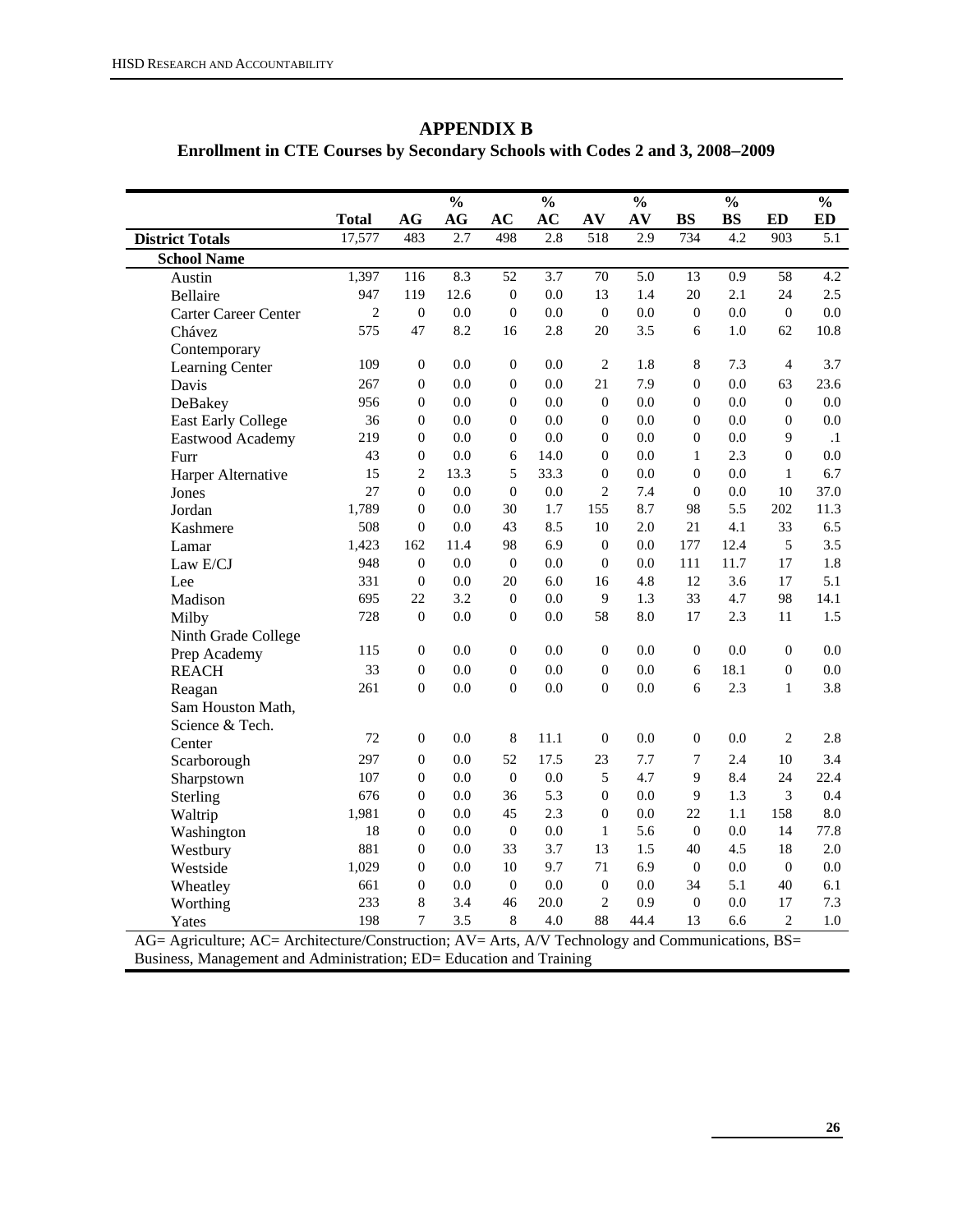|                                                                                                   |              |                  | $\frac{1}{2}$ |                  | $\frac{0}{0}$ |                  | $\frac{0}{0}$ |                  | $\frac{0}{0}$ |                  | $\frac{0}{0}$ |
|---------------------------------------------------------------------------------------------------|--------------|------------------|---------------|------------------|---------------|------------------|---------------|------------------|---------------|------------------|---------------|
|                                                                                                   | <b>Total</b> | FN               | <b>FN</b>     | <b>HS</b>        | <b>HS</b>     | HT               | HT            | HU               | HU            | IT               | IT            |
| <b>District Totals</b>                                                                            | 17,577       | 708              | 4.0           | 2,169            | 12.3          | 363              | 2.1           | 1,398            | 8.0           | 5,785            | 32.9          |
| <b>School Name</b>                                                                                |              |                  |               |                  |               |                  |               |                  |               |                  |               |
| Austin                                                                                            | 1,397        | 136              | 9.7           | $\overline{7}$   | 0.5           | 23               | 1.6           | 62               | 4.4           | 612              | 43.8          |
| Bellaire                                                                                          | 947          | 9                | 0.9           | $\boldsymbol{0}$ | 0.0           | $\boldsymbol{0}$ | 0.0           | 143              | 15.1          | 491              | 51.9          |
| Carter Career                                                                                     |              |                  |               |                  |               |                  |               |                  |               |                  |               |
| Center                                                                                            | $\mathbf{2}$ | $\,1$            | 50.0          | $\boldsymbol{0}$ | 0.0           | $\boldsymbol{0}$ | 0.0           | $\boldsymbol{0}$ | 0.0           | $\boldsymbol{0}$ | 0.0           |
| Chávez                                                                                            | 575          | 43               | 7.5           | 81               | 14.1          | 6                | 1.0           | 11               | 1.9           | 110              | 19.1          |
| Contemporary                                                                                      |              |                  |               |                  |               |                  |               |                  |               |                  |               |
| Learning Center                                                                                   | 109          | 11               | 10.0          | $\mathbf{0}$     | 0.0           | $\boldsymbol{0}$ | 0.0           | 8                | 7.4           | 47               | 43.1          |
| Davis                                                                                             | 267          | $\theta$         | 0.0           | 10               | 3.7           | 70               | 26.2          | 43               | 16.1          | 29               | 10.9          |
| DeBakey                                                                                           | 956          | $\boldsymbol{0}$ | $0.0\,$       | 805              | 84.2          | $\boldsymbol{0}$ | 0.0           | $\boldsymbol{0}$ | 0.0           | 151              | 15.8          |
| <b>East Early College</b>                                                                         | 36           | $\boldsymbol{0}$ | 0.0           | $\overline{2}$   | 5.6           | $\boldsymbol{0}$ | 0.0           | $\overline{0}$   | 0.0           | 33               | 91.7          |
| Eastwood                                                                                          |              |                  |               |                  |               |                  |               |                  |               |                  |               |
| Academy                                                                                           | 219          | 20               | 9.1           | 36               | 16.4          | $\boldsymbol{0}$ | 0.0           | $\boldsymbol{0}$ | 0.0           | 112              | 51.1          |
| Furr                                                                                              | 43           | $\boldsymbol{0}$ | 0.0           | 3                | 7.0           | $\boldsymbol{0}$ | 0.0           | 5                | 11.6          | 20               | 46.5          |
| Harper Alternative                                                                                | 15           | $\boldsymbol{0}$ | 0.0           | $\boldsymbol{0}$ | 0.0           | 3                | 20.0          | $\boldsymbol{0}$ | 0.0           | 3                | 20.0          |
| Jones                                                                                             | 27           | $\mathbf{1}$     | 3.7           | $\mathbf{1}$     | 3.7           | $\mathbf{0}$     | 0.0           | $\theta$         | 0.0           | $\boldsymbol{7}$ | 25.9          |
| Jordan                                                                                            | 1,789        | 90               | 5.0           | 83               | 4.6           | 64               | 3.6           | 144              | 8.0           | 498              | 27.8          |
| Kashmere                                                                                          | 508          | $\boldsymbol{0}$ | $0.0\,$       | 11               | 2.2           | $\boldsymbol{0}$ | 0.0           | 150              | 29.5          | 239              | 47.0          |
| Lamar                                                                                             | 1,423        | 163              | 11.5          | 96               | 6.7           | 63               | 4.4           | 100              | 7.0           | 294              | 20.7          |
| Law E/CJ                                                                                          | 948          | 65               | 6.9           | 11               | 1.2           | $\mathbf{0}$     | 0.0           | $\boldsymbol{0}$ | 0.0           | 291              | 30.7          |
| Lee                                                                                               | 331          | 31               | 9.4           | 47               | 14.2          | $\boldsymbol{0}$ | 0.0           | 22               | 6.6           | 122              | 36.9          |
| Madison                                                                                           | 695          | 20               | 2.9           | $\boldsymbol{0}$ | 0.0           | $\boldsymbol{0}$ | 0.0           | 95               | 13.7          | 216              | 31.1          |
| Milby                                                                                             | 728          | $\overline{c}$   | 0.3           | 112              | 15.4          | $\overline{7}$   | 10.0          | 84               | 11.5          | 257              | 35.3          |
| Ninth Grade                                                                                       |              |                  |               |                  |               |                  |               |                  |               |                  |               |
| College Prep                                                                                      | 115          | $\boldsymbol{0}$ | 0.0           | 54               | 47.0          | $\boldsymbol{0}$ | 0.0           | $\mathbf{0}$     | 0.0           | 58               | 50.4          |
| Academy                                                                                           |              |                  |               |                  |               |                  |               |                  |               |                  |               |
| <b>REACH</b>                                                                                      | 33           | $\boldsymbol{0}$ | 0.0           | $\boldsymbol{0}$ | 0.0           | $\boldsymbol{0}$ | 0.0           | $\overline{0}$   | 0.0           | 10               | 30.3          |
| Reagan                                                                                            | 261          | 15               | 5.7           | 106              | 40.6          | $\boldsymbol{0}$ | 0.0           | $\overline{0}$   | 0.0           | 96               | 36.8          |
| Sam Houston                                                                                       |              |                  |               |                  |               |                  |               |                  |               |                  |               |
| Math, Science &                                                                                   |              |                  |               |                  |               |                  |               |                  |               |                  |               |
| Tech. Center                                                                                      | 72           | $\boldsymbol{0}$ | 0.0           | $\boldsymbol{0}$ | 0.0           | $\boldsymbol{0}$ | 0.0           | 13               | 18.1          | 25               | 34.7          |
| Scarborough                                                                                       | 297          | 24               | 8.1           | $\boldsymbol{0}$ | 0.0           | $\boldsymbol{0}$ | 0.0           | 33               | 11.1          | 93               | 31.3          |
| Sharpstown                                                                                        | 107          | 3                | 2.8           | 9                | 8.4           | $\boldsymbol{0}$ | 0.0           | $\boldsymbol{0}$ | 0.0           | 51               | 47.7          |
| Sterling                                                                                          | 676          | $\boldsymbol{0}$ | 0.0           | $\boldsymbol{0}$ | 0.0           | 6                | 0.9           | 203              | 30.0          | 137              | 20.2          |
| Waltrip                                                                                           | 1,981        | 14               | 0.7           | 234              | 11.8          | $\boldsymbol{0}$ | 0.0           | 134              | 6.8           | 764              | 38.6          |
| Washington                                                                                        | 18           | $\mathbf 1$      | 5.6           | $\boldsymbol{0}$ | 0.0           | $\boldsymbol{0}$ | 0.0           | $\mathbf{1}$     | 5.6           | $\mathbf 1$      | 5.6           |
| Westbury                                                                                          | 881          | 10               | 1.1           | 148              | 16.8          | $\boldsymbol{0}$ | 0.0           | 89               | 10.1          | 250              | 28.4          |
| Westside                                                                                          | 1,029        | 25               | 2.4           | 264              | 25.7          | 62               | 6.0           | $\boldsymbol{0}$ | 0.0           | 435              | 42.3          |
| Wheatley                                                                                          | 661          | $\boldsymbol{0}$ | 0.0           | 49               | 7.4           | 59               | 8.9           | $\boldsymbol{0}$ | 0.0           | 237              | 35.9          |
| Worthing                                                                                          | 233          | 8                | 3.4           | $\boldsymbol{0}$ | 0.0           | $\boldsymbol{0}$ | 0.0           | 54               | 23.2          | 64               | 27.5          |
| Yates                                                                                             | 198          | 16               | 8.1           | $\overline{0}$   | 0.0           | $\boldsymbol{0}$ | 0.0           | $\overline{4}$   | 2.0           | 32               | 16.2          |
| FN= Finance; HS= Health Science; HT= Hospitality and Tourism; HU= Human Services; IT= Information |              |                  |               |                  |               |                  |               |                  |               |                  |               |

# **APPENDIX B (continued) Enrollment in CTE Courses by Secondary Schools with Codes 2 and 3, 2008**−**2009**

Technology.